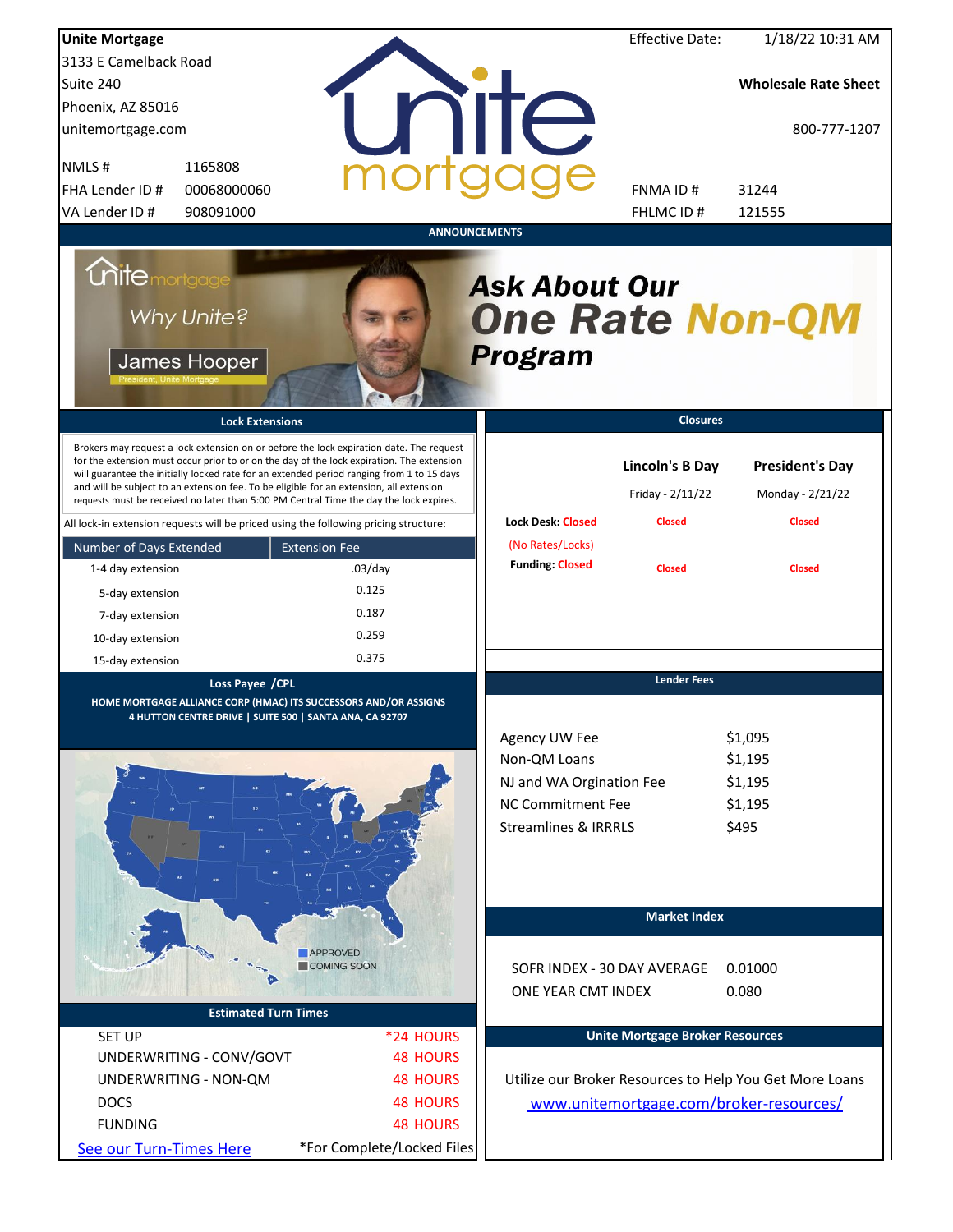

Rates are subject to change without prior notice Not for Public View • For Professional Use Only **Lock Desk**

[locks@unitemtg.com](mailto:locks@unitemtg.com) File Update: 18-Jan-2022

Effective Date: 18-Jan-2022 **Lock Hours: 9:00 A.M. - 3:00 P.M. PST** Lock Hours: 9:00 A.M. - 3:00 P.M. PST

# **ONE RATE - DSCR/ Bank Statements**

Price Change Effective: 9:00 AM PST



## **25 DAY PRICING RATE 30YR FIX 4.375** 100.0000

|                    | <b>HIGHLIGHTS</b>             |                               |  |  |  |
|--------------------|-------------------------------|-------------------------------|--|--|--|
| <b>Credit</b>      | $700+$                        | $720+$                        |  |  |  |
| <b>Product</b>     | 30 yr fixed Full Amortization | 30 yr fixed Full Amortization |  |  |  |
| <b>Loan Amount</b> | 300,001-1.0MM                 | 300,001-1.0MM                 |  |  |  |
| <b>DSCR</b>        | $+1.100$                      | Not Applicable                |  |  |  |
|                    | Purchase 70%                  | Purchase 80%                  |  |  |  |
| <b>Purpose</b>     | Rate-Term 70%                 | Rate-Term 80%                 |  |  |  |
|                    | Cash-Out 65%                  | Cash-Out 75%                  |  |  |  |
| <b>Occupancy</b>   | Non Owner Occupied            | Owner Occupied                |  |  |  |
| <b>ACH</b>         | Required                      | Required                      |  |  |  |
| <b>PPP</b>         | 5 Years                       | None                          |  |  |  |
| <b>Reserves</b>    | 12 Month PITIA                | 12 Month PITIA                |  |  |  |
| <b>Escrows</b>     | Required                      | Required                      |  |  |  |
| <b>Property</b>    | Single Unit only              | Single Unit Only              |  |  |  |

**No Hits for LLPAs !!!**

# **DSCR PRIME PLUS**

| <b>30 DAY PRICING</b> |                |                 |  |  |  |  |
|-----------------------|----------------|-----------------|--|--|--|--|
| <b>RATE</b>           | <b>5/6 ARM</b> | <b>30YR FIX</b> |  |  |  |  |
| 6.250                 | 105.0000       | 104.7500        |  |  |  |  |
| 6.125                 | 104.7500       | 104.5000        |  |  |  |  |
| 6.000                 | 104.5000       | 104.2500        |  |  |  |  |
| 5.875                 | 104.2500       | 104.0000        |  |  |  |  |
| 5.750                 | 104.0000       | 103.7500        |  |  |  |  |
| 5.625                 | 103.7500       | 103.5000        |  |  |  |  |
| 5.500                 | 103.5000       | 103.2500        |  |  |  |  |
| 5.375                 | 103.2500       | 103.0000        |  |  |  |  |
| 5.250                 | 103.0000       | 102.7500        |  |  |  |  |
| 5.125                 | 102.7500       | 102,5000        |  |  |  |  |
| 5.000                 | 102.5000       | 102.2500        |  |  |  |  |
| 4.875                 | 102.2500       | 102,0000        |  |  |  |  |
| 4.750                 | 101.8750       | 101.6250        |  |  |  |  |
| 4.625                 | 101.5000       | 101.2500        |  |  |  |  |
| 4.500                 | 101.1250       | 100.8750        |  |  |  |  |
| 4.375                 | 100.7500       | 100.5000        |  |  |  |  |
| 4.250                 | 100.2500       | 100.0000        |  |  |  |  |
| 4.125                 | 99.7500        | 99.5000         |  |  |  |  |

| MAX PRICING (Lower of Price or Premium) |          |  |  |  |  |  |  |
|-----------------------------------------|----------|--|--|--|--|--|--|
| No Prepay - Hard                        | 100.5000 |  |  |  |  |  |  |
| 1yr Prepay - Hard                       | 100.7500 |  |  |  |  |  |  |
| 2yr Prepay - Hard                       | 101.0000 |  |  |  |  |  |  |
| 3yr Prepay - Hard                       | 101.2500 |  |  |  |  |  |  |
| 4yr Prepay - Hard                       | 101.5000 |  |  |  |  |  |  |
| 5yr Prepay - Hard                       | 101.7500 |  |  |  |  |  |  |

| <b>ARM MARGIN</b> |             |
|-------------------|-------------|
| 5.000             | <b>SOFR</b> |
|                   |             |

| <b>LOCK FEES</b>        |         |  |  |  |  |  |
|-------------------------|---------|--|--|--|--|--|
| Relock Fee:             | .250    |  |  |  |  |  |
| Extension Fee Per Diem: | .030    |  |  |  |  |  |
| <b>Extension Max:</b>   | 15 Days |  |  |  |  |  |

| LTV<br><b>5/6 ARM</b><br><b>RATE</b><br>30YR FIX<br>105.0000<br><b>Documentation</b><br><b>Credit Score</b><br>104.7500<br>$00.01 - 50$<br>50.01-55<br>55.01-60<br>60.01-65<br>65.01-70<br>6.250<br>104.7500<br>$\geq 780$<br>6.125<br>104.5000<br>(0.250)<br>(0.375)<br>(0.500)<br>(0.625)<br>(0.875)<br>(1.125)<br>760 - 779<br>104.5000<br>6.000<br>104.2500<br>(0.375)<br>(0.375)<br>(0.625)<br>(0.875)<br>(1.000)<br>(1.375)<br>740 - 759<br>5.875<br>104.2500<br>104.0000<br>(0.375)<br>(0.500)<br>(0.750)<br>(1.000)<br>(1.250)<br>(1.625)<br>103.7500<br><b>DSCR</b><br>720 - 739<br>5.750<br>104.0000<br>(0.500)<br>(0.625)<br>(0.875)<br>(1.125)<br>(1.500)<br>(2.000)<br>103.7500<br>103.5000<br>700 - 719<br>(1.000)<br>#N/A<br>5.625<br>(0.625)<br>(0.750)<br>(1.375)<br>(1.875)<br>680 - 699<br>5.500<br>103.5000<br>103.2500<br>(0.875)<br>(1.000)<br>(1.250)<br>(1.750)<br>$\#N/A$<br>#N/A<br>660 - 679<br>5.375<br>103.2500<br>103.0000<br>#N/A<br>#N/A<br>(1.375)<br>(1.500)<br>(1.625)<br>(2.250)<br>5.250<br>103.0000<br>102.7500<br>5/6 40yr ARM SOFR<br>(0.250)<br>(0.250)<br>(0.250)<br>(0.250)<br>(0.250)<br>(0.250)<br>Product<br>40yr Fixed<br>5.125<br>102.7500<br>102.5000<br>(0.250)<br>(0.250)<br>(0.250)<br>(0.250)<br>(0.250)<br>(0.250)<br>5.000<br>102.5000<br>102.2500<br>Interest-Only<br>(0.250)<br>(0.250)<br>(0.375)<br>(0.500)<br>(0.625)<br>(0.750)<br>150,000-200k<br>4.875<br>102.2500<br>102.0000<br>(0.500)<br>(0.500)<br>(0.500)<br>(0.500)<br>(0.500)<br>(0.750)<br>200,001-300k<br>4.750<br>101.8750<br>101.6250<br>0.000<br>0.000<br>0.000<br>0.000<br>(0.250)<br>(0.250)<br>4.625<br>101.5000<br>101.2500<br>300,001-1.0m<br>0.000<br>0.000<br>0.000<br>0.000<br>0.000<br>0.000<br>101.1250<br>100.8750<br><b>Loan Amount</b><br>1,000,001-1.5m<br>(0.250)<br>(0.250)<br>4.500<br>(0.250)<br>(0.250)<br>(0.250)<br>(0.250)<br>1,500,001-2.0m<br>4.375<br>100.7500<br>100.5000<br>(0.500)<br>(0.500)<br>(0.500)<br>#N/A<br>#N/A<br>#N/A<br>100.2500<br>100.0000<br>2,000,001-2.5m<br>4.250<br>(0.750)<br>(0.750)<br>(0.750)<br>#N/A<br>#N/A<br>#N/A<br>99.7500<br>99.5000<br>2,500,001-3.0m<br>4.125<br>(0.750)<br>(0.750)<br>(0.750)<br>$\#N/A$<br>#N/A<br>#N/A<br>DSCR $\geq$ 1.5<br>0.250<br>0.250<br>0.250<br>0.250<br>0.250<br>0.250<br><b>DSCR</b><br>0.250<br>DSCR 1.25-1.49<br>0.250<br>0.250<br>0.250<br>0.250<br>0.250<br>MAX PRICING (Lower of Price or Premium)<br>DSCR 1.10-1.24<br>0.000<br>0.000<br>0.000<br>0.000<br>0.000<br>0.000<br>100.5000<br>100.7500<br><b>Purpose</b><br>Cash-Out<br>(0.250)<br>$\#N/A$<br>#N/A<br>(0.375)<br>(0.375)<br>(0.375)<br>101.0000<br>Condo-Warrantable<br>(0.250)<br>(0.250)<br>(0.250)<br>(0.250)<br>(0.500)<br>(0.500)<br>101.2500<br><b>Property Type</b><br>Condo-NonWarrantable<br>(0.500)<br>(0.500)<br>(0.500)<br>(0.500)<br>#N/A<br>#N/A<br>2-4 Unit<br>101.5000<br>(0.250)<br>(0.250)<br>(0.250)<br>(0.250)<br>#N/A<br>#N/A<br>1x30x12<br>101.7500<br><b>Credit / Housing History</b><br>(0.750)<br>(0.750)<br>(0.750)<br>(0.750)<br>(0.750)<br>(0.750)<br>ACH<br>0.125<br>0.125<br>0.125<br>0.125<br>0.125<br>0.125<br><b>Other Miscellaneous</b><br><b>ARM MARGIN</b><br>No Escrows (No HPML)<br>(0.150)<br>(0.150)<br>(0.150)<br>(0.150)<br>(0.150)<br>(0.150)<br>5.000<br>No Prepay<br><b>SOFR</b><br>(1.500)<br>(1.500)<br>(1.500)<br>(1.500)<br>(1.500)<br>(1.500)<br>(1.000)<br>(1.000)<br>(1.000)<br>(1.000)<br>(1.000)<br>(1.000)<br>1yr Prepay<br>(0.500)<br>(0.500)<br>(0.500)<br>(0.500)<br>(0.500)<br>(0.500)<br>2yr Prepay<br><b>Prepay Penalty</b><br><b>LOCK FEES</b><br>0.000<br>0.000<br>0.000<br>0.000<br>0.000<br>0.000<br><b>3yr Prepay</b><br>Relock Fee:<br>.250<br>0.375<br>0.375<br>0.375<br>0.375<br>0.375<br>0.375<br>4yr Prepay<br>Extension Fee Per Diem:<br>.030<br>0.750<br>0.750<br>0.750<br>0.750<br>0.750<br>0.750<br><b>5yr Prepay</b><br><b>Extension Max:</b><br>25 Day<br>15 Days<br>0.000<br>0.000<br>0.000<br>0.000<br>0.000<br>0.000<br><b>Lock Term</b><br>40 Day<br>(0.150)<br>(0.150)<br>(0.150)<br>(0.150)<br>(0.150)<br>(0.150)<br>55 Day<br>#N/A<br>#N/A<br>#N/A<br>$\#N/A$<br>$\#N/A$<br>$\#N/A$ | <b>30 DAY PRICING</b><br><b>PRICING ADJUSTMENTS</b> |  |  |  |  |  |  |  |  |  |          |
|---------------------------------------------------------------------------------------------------------------------------------------------------------------------------------------------------------------------------------------------------------------------------------------------------------------------------------------------------------------------------------------------------------------------------------------------------------------------------------------------------------------------------------------------------------------------------------------------------------------------------------------------------------------------------------------------------------------------------------------------------------------------------------------------------------------------------------------------------------------------------------------------------------------------------------------------------------------------------------------------------------------------------------------------------------------------------------------------------------------------------------------------------------------------------------------------------------------------------------------------------------------------------------------------------------------------------------------------------------------------------------------------------------------------------------------------------------------------------------------------------------------------------------------------------------------------------------------------------------------------------------------------------------------------------------------------------------------------------------------------------------------------------------------------------------------------------------------------------------------------------------------------------------------------------------------------------------------------------------------------------------------------------------------------------------------------------------------------------------------------------------------------------------------------------------------------------------------------------------------------------------------------------------------------------------------------------------------------------------------------------------------------------------------------------------------------------------------------------------------------------------------------------------------------------------------------------------------------------------------------------------------------------------------------------------------------------------------------------------------------------------------------------------------------------------------------------------------------------------------------------------------------------------------------------------------------------------------------------------------------------------------------------------------------------------------------------------------------------------------------------------------------------------------------------------------------------------------------------------------------------------------------------------------------------------------------------------------------------------------------------------------------------------------------------------------------------------------------------------------------------------------------------------------------------------------------------------------------------------------------------------------------------------------------------------------------------------------------------------------------------------------------------------------------------------------------------------------------------------------------------------------------------------------------------------------------------------------------------------------------------------------------------------------------------------------------------------------------------------------------------------------------------------------|-----------------------------------------------------|--|--|--|--|--|--|--|--|--|----------|
|                                                                                                                                                                                                                                                                                                                                                                                                                                                                                                                                                                                                                                                                                                                                                                                                                                                                                                                                                                                                                                                                                                                                                                                                                                                                                                                                                                                                                                                                                                                                                                                                                                                                                                                                                                                                                                                                                                                                                                                                                                                                                                                                                                                                                                                                                                                                                                                                                                                                                                                                                                                                                                                                                                                                                                                                                                                                                                                                                                                                                                                                                                                                                                                                                                                                                                                                                                                                                                                                                                                                                                                                                                                                                                                                                                                                                                                                                                                                                                                                                                                                                                                                                               |                                                     |  |  |  |  |  |  |  |  |  |          |
|                                                                                                                                                                                                                                                                                                                                                                                                                                                                                                                                                                                                                                                                                                                                                                                                                                                                                                                                                                                                                                                                                                                                                                                                                                                                                                                                                                                                                                                                                                                                                                                                                                                                                                                                                                                                                                                                                                                                                                                                                                                                                                                                                                                                                                                                                                                                                                                                                                                                                                                                                                                                                                                                                                                                                                                                                                                                                                                                                                                                                                                                                                                                                                                                                                                                                                                                                                                                                                                                                                                                                                                                                                                                                                                                                                                                                                                                                                                                                                                                                                                                                                                                                               |                                                     |  |  |  |  |  |  |  |  |  | 70.01-75 |
|                                                                                                                                                                                                                                                                                                                                                                                                                                                                                                                                                                                                                                                                                                                                                                                                                                                                                                                                                                                                                                                                                                                                                                                                                                                                                                                                                                                                                                                                                                                                                                                                                                                                                                                                                                                                                                                                                                                                                                                                                                                                                                                                                                                                                                                                                                                                                                                                                                                                                                                                                                                                                                                                                                                                                                                                                                                                                                                                                                                                                                                                                                                                                                                                                                                                                                                                                                                                                                                                                                                                                                                                                                                                                                                                                                                                                                                                                                                                                                                                                                                                                                                                                               |                                                     |  |  |  |  |  |  |  |  |  |          |
|                                                                                                                                                                                                                                                                                                                                                                                                                                                                                                                                                                                                                                                                                                                                                                                                                                                                                                                                                                                                                                                                                                                                                                                                                                                                                                                                                                                                                                                                                                                                                                                                                                                                                                                                                                                                                                                                                                                                                                                                                                                                                                                                                                                                                                                                                                                                                                                                                                                                                                                                                                                                                                                                                                                                                                                                                                                                                                                                                                                                                                                                                                                                                                                                                                                                                                                                                                                                                                                                                                                                                                                                                                                                                                                                                                                                                                                                                                                                                                                                                                                                                                                                                               |                                                     |  |  |  |  |  |  |  |  |  |          |
|                                                                                                                                                                                                                                                                                                                                                                                                                                                                                                                                                                                                                                                                                                                                                                                                                                                                                                                                                                                                                                                                                                                                                                                                                                                                                                                                                                                                                                                                                                                                                                                                                                                                                                                                                                                                                                                                                                                                                                                                                                                                                                                                                                                                                                                                                                                                                                                                                                                                                                                                                                                                                                                                                                                                                                                                                                                                                                                                                                                                                                                                                                                                                                                                                                                                                                                                                                                                                                                                                                                                                                                                                                                                                                                                                                                                                                                                                                                                                                                                                                                                                                                                                               |                                                     |  |  |  |  |  |  |  |  |  |          |
|                                                                                                                                                                                                                                                                                                                                                                                                                                                                                                                                                                                                                                                                                                                                                                                                                                                                                                                                                                                                                                                                                                                                                                                                                                                                                                                                                                                                                                                                                                                                                                                                                                                                                                                                                                                                                                                                                                                                                                                                                                                                                                                                                                                                                                                                                                                                                                                                                                                                                                                                                                                                                                                                                                                                                                                                                                                                                                                                                                                                                                                                                                                                                                                                                                                                                                                                                                                                                                                                                                                                                                                                                                                                                                                                                                                                                                                                                                                                                                                                                                                                                                                                                               |                                                     |  |  |  |  |  |  |  |  |  |          |
|                                                                                                                                                                                                                                                                                                                                                                                                                                                                                                                                                                                                                                                                                                                                                                                                                                                                                                                                                                                                                                                                                                                                                                                                                                                                                                                                                                                                                                                                                                                                                                                                                                                                                                                                                                                                                                                                                                                                                                                                                                                                                                                                                                                                                                                                                                                                                                                                                                                                                                                                                                                                                                                                                                                                                                                                                                                                                                                                                                                                                                                                                                                                                                                                                                                                                                                                                                                                                                                                                                                                                                                                                                                                                                                                                                                                                                                                                                                                                                                                                                                                                                                                                               |                                                     |  |  |  |  |  |  |  |  |  |          |
| No Prepay - Hard<br>1yr Prepay - Hard<br>2yr Prepay - Hard<br>3yr Prepay - Hard<br>4yr Prepay - Hard<br>5yr Prepay - Hard                                                                                                                                                                                                                                                                                                                                                                                                                                                                                                                                                                                                                                                                                                                                                                                                                                                                                                                                                                                                                                                                                                                                                                                                                                                                                                                                                                                                                                                                                                                                                                                                                                                                                                                                                                                                                                                                                                                                                                                                                                                                                                                                                                                                                                                                                                                                                                                                                                                                                                                                                                                                                                                                                                                                                                                                                                                                                                                                                                                                                                                                                                                                                                                                                                                                                                                                                                                                                                                                                                                                                                                                                                                                                                                                                                                                                                                                                                                                                                                                                                     |                                                     |  |  |  |  |  |  |  |  |  |          |
|                                                                                                                                                                                                                                                                                                                                                                                                                                                                                                                                                                                                                                                                                                                                                                                                                                                                                                                                                                                                                                                                                                                                                                                                                                                                                                                                                                                                                                                                                                                                                                                                                                                                                                                                                                                                                                                                                                                                                                                                                                                                                                                                                                                                                                                                                                                                                                                                                                                                                                                                                                                                                                                                                                                                                                                                                                                                                                                                                                                                                                                                                                                                                                                                                                                                                                                                                                                                                                                                                                                                                                                                                                                                                                                                                                                                                                                                                                                                                                                                                                                                                                                                                               |                                                     |  |  |  |  |  |  |  |  |  |          |
|                                                                                                                                                                                                                                                                                                                                                                                                                                                                                                                                                                                                                                                                                                                                                                                                                                                                                                                                                                                                                                                                                                                                                                                                                                                                                                                                                                                                                                                                                                                                                                                                                                                                                                                                                                                                                                                                                                                                                                                                                                                                                                                                                                                                                                                                                                                                                                                                                                                                                                                                                                                                                                                                                                                                                                                                                                                                                                                                                                                                                                                                                                                                                                                                                                                                                                                                                                                                                                                                                                                                                                                                                                                                                                                                                                                                                                                                                                                                                                                                                                                                                                                                                               |                                                     |  |  |  |  |  |  |  |  |  |          |
|                                                                                                                                                                                                                                                                                                                                                                                                                                                                                                                                                                                                                                                                                                                                                                                                                                                                                                                                                                                                                                                                                                                                                                                                                                                                                                                                                                                                                                                                                                                                                                                                                                                                                                                                                                                                                                                                                                                                                                                                                                                                                                                                                                                                                                                                                                                                                                                                                                                                                                                                                                                                                                                                                                                                                                                                                                                                                                                                                                                                                                                                                                                                                                                                                                                                                                                                                                                                                                                                                                                                                                                                                                                                                                                                                                                                                                                                                                                                                                                                                                                                                                                                                               |                                                     |  |  |  |  |  |  |  |  |  |          |
|                                                                                                                                                                                                                                                                                                                                                                                                                                                                                                                                                                                                                                                                                                                                                                                                                                                                                                                                                                                                                                                                                                                                                                                                                                                                                                                                                                                                                                                                                                                                                                                                                                                                                                                                                                                                                                                                                                                                                                                                                                                                                                                                                                                                                                                                                                                                                                                                                                                                                                                                                                                                                                                                                                                                                                                                                                                                                                                                                                                                                                                                                                                                                                                                                                                                                                                                                                                                                                                                                                                                                                                                                                                                                                                                                                                                                                                                                                                                                                                                                                                                                                                                                               |                                                     |  |  |  |  |  |  |  |  |  |          |
|                                                                                                                                                                                                                                                                                                                                                                                                                                                                                                                                                                                                                                                                                                                                                                                                                                                                                                                                                                                                                                                                                                                                                                                                                                                                                                                                                                                                                                                                                                                                                                                                                                                                                                                                                                                                                                                                                                                                                                                                                                                                                                                                                                                                                                                                                                                                                                                                                                                                                                                                                                                                                                                                                                                                                                                                                                                                                                                                                                                                                                                                                                                                                                                                                                                                                                                                                                                                                                                                                                                                                                                                                                                                                                                                                                                                                                                                                                                                                                                                                                                                                                                                                               |                                                     |  |  |  |  |  |  |  |  |  |          |
|                                                                                                                                                                                                                                                                                                                                                                                                                                                                                                                                                                                                                                                                                                                                                                                                                                                                                                                                                                                                                                                                                                                                                                                                                                                                                                                                                                                                                                                                                                                                                                                                                                                                                                                                                                                                                                                                                                                                                                                                                                                                                                                                                                                                                                                                                                                                                                                                                                                                                                                                                                                                                                                                                                                                                                                                                                                                                                                                                                                                                                                                                                                                                                                                                                                                                                                                                                                                                                                                                                                                                                                                                                                                                                                                                                                                                                                                                                                                                                                                                                                                                                                                                               |                                                     |  |  |  |  |  |  |  |  |  |          |
|                                                                                                                                                                                                                                                                                                                                                                                                                                                                                                                                                                                                                                                                                                                                                                                                                                                                                                                                                                                                                                                                                                                                                                                                                                                                                                                                                                                                                                                                                                                                                                                                                                                                                                                                                                                                                                                                                                                                                                                                                                                                                                                                                                                                                                                                                                                                                                                                                                                                                                                                                                                                                                                                                                                                                                                                                                                                                                                                                                                                                                                                                                                                                                                                                                                                                                                                                                                                                                                                                                                                                                                                                                                                                                                                                                                                                                                                                                                                                                                                                                                                                                                                                               |                                                     |  |  |  |  |  |  |  |  |  |          |
|                                                                                                                                                                                                                                                                                                                                                                                                                                                                                                                                                                                                                                                                                                                                                                                                                                                                                                                                                                                                                                                                                                                                                                                                                                                                                                                                                                                                                                                                                                                                                                                                                                                                                                                                                                                                                                                                                                                                                                                                                                                                                                                                                                                                                                                                                                                                                                                                                                                                                                                                                                                                                                                                                                                                                                                                                                                                                                                                                                                                                                                                                                                                                                                                                                                                                                                                                                                                                                                                                                                                                                                                                                                                                                                                                                                                                                                                                                                                                                                                                                                                                                                                                               |                                                     |  |  |  |  |  |  |  |  |  |          |
|                                                                                                                                                                                                                                                                                                                                                                                                                                                                                                                                                                                                                                                                                                                                                                                                                                                                                                                                                                                                                                                                                                                                                                                                                                                                                                                                                                                                                                                                                                                                                                                                                                                                                                                                                                                                                                                                                                                                                                                                                                                                                                                                                                                                                                                                                                                                                                                                                                                                                                                                                                                                                                                                                                                                                                                                                                                                                                                                                                                                                                                                                                                                                                                                                                                                                                                                                                                                                                                                                                                                                                                                                                                                                                                                                                                                                                                                                                                                                                                                                                                                                                                                                               |                                                     |  |  |  |  |  |  |  |  |  |          |
|                                                                                                                                                                                                                                                                                                                                                                                                                                                                                                                                                                                                                                                                                                                                                                                                                                                                                                                                                                                                                                                                                                                                                                                                                                                                                                                                                                                                                                                                                                                                                                                                                                                                                                                                                                                                                                                                                                                                                                                                                                                                                                                                                                                                                                                                                                                                                                                                                                                                                                                                                                                                                                                                                                                                                                                                                                                                                                                                                                                                                                                                                                                                                                                                                                                                                                                                                                                                                                                                                                                                                                                                                                                                                                                                                                                                                                                                                                                                                                                                                                                                                                                                                               |                                                     |  |  |  |  |  |  |  |  |  |          |
|                                                                                                                                                                                                                                                                                                                                                                                                                                                                                                                                                                                                                                                                                                                                                                                                                                                                                                                                                                                                                                                                                                                                                                                                                                                                                                                                                                                                                                                                                                                                                                                                                                                                                                                                                                                                                                                                                                                                                                                                                                                                                                                                                                                                                                                                                                                                                                                                                                                                                                                                                                                                                                                                                                                                                                                                                                                                                                                                                                                                                                                                                                                                                                                                                                                                                                                                                                                                                                                                                                                                                                                                                                                                                                                                                                                                                                                                                                                                                                                                                                                                                                                                                               |                                                     |  |  |  |  |  |  |  |  |  |          |
|                                                                                                                                                                                                                                                                                                                                                                                                                                                                                                                                                                                                                                                                                                                                                                                                                                                                                                                                                                                                                                                                                                                                                                                                                                                                                                                                                                                                                                                                                                                                                                                                                                                                                                                                                                                                                                                                                                                                                                                                                                                                                                                                                                                                                                                                                                                                                                                                                                                                                                                                                                                                                                                                                                                                                                                                                                                                                                                                                                                                                                                                                                                                                                                                                                                                                                                                                                                                                                                                                                                                                                                                                                                                                                                                                                                                                                                                                                                                                                                                                                                                                                                                                               |                                                     |  |  |  |  |  |  |  |  |  |          |
|                                                                                                                                                                                                                                                                                                                                                                                                                                                                                                                                                                                                                                                                                                                                                                                                                                                                                                                                                                                                                                                                                                                                                                                                                                                                                                                                                                                                                                                                                                                                                                                                                                                                                                                                                                                                                                                                                                                                                                                                                                                                                                                                                                                                                                                                                                                                                                                                                                                                                                                                                                                                                                                                                                                                                                                                                                                                                                                                                                                                                                                                                                                                                                                                                                                                                                                                                                                                                                                                                                                                                                                                                                                                                                                                                                                                                                                                                                                                                                                                                                                                                                                                                               |                                                     |  |  |  |  |  |  |  |  |  |          |
|                                                                                                                                                                                                                                                                                                                                                                                                                                                                                                                                                                                                                                                                                                                                                                                                                                                                                                                                                                                                                                                                                                                                                                                                                                                                                                                                                                                                                                                                                                                                                                                                                                                                                                                                                                                                                                                                                                                                                                                                                                                                                                                                                                                                                                                                                                                                                                                                                                                                                                                                                                                                                                                                                                                                                                                                                                                                                                                                                                                                                                                                                                                                                                                                                                                                                                                                                                                                                                                                                                                                                                                                                                                                                                                                                                                                                                                                                                                                                                                                                                                                                                                                                               |                                                     |  |  |  |  |  |  |  |  |  |          |
|                                                                                                                                                                                                                                                                                                                                                                                                                                                                                                                                                                                                                                                                                                                                                                                                                                                                                                                                                                                                                                                                                                                                                                                                                                                                                                                                                                                                                                                                                                                                                                                                                                                                                                                                                                                                                                                                                                                                                                                                                                                                                                                                                                                                                                                                                                                                                                                                                                                                                                                                                                                                                                                                                                                                                                                                                                                                                                                                                                                                                                                                                                                                                                                                                                                                                                                                                                                                                                                                                                                                                                                                                                                                                                                                                                                                                                                                                                                                                                                                                                                                                                                                                               |                                                     |  |  |  |  |  |  |  |  |  |          |
|                                                                                                                                                                                                                                                                                                                                                                                                                                                                                                                                                                                                                                                                                                                                                                                                                                                                                                                                                                                                                                                                                                                                                                                                                                                                                                                                                                                                                                                                                                                                                                                                                                                                                                                                                                                                                                                                                                                                                                                                                                                                                                                                                                                                                                                                                                                                                                                                                                                                                                                                                                                                                                                                                                                                                                                                                                                                                                                                                                                                                                                                                                                                                                                                                                                                                                                                                                                                                                                                                                                                                                                                                                                                                                                                                                                                                                                                                                                                                                                                                                                                                                                                                               |                                                     |  |  |  |  |  |  |  |  |  |          |
|                                                                                                                                                                                                                                                                                                                                                                                                                                                                                                                                                                                                                                                                                                                                                                                                                                                                                                                                                                                                                                                                                                                                                                                                                                                                                                                                                                                                                                                                                                                                                                                                                                                                                                                                                                                                                                                                                                                                                                                                                                                                                                                                                                                                                                                                                                                                                                                                                                                                                                                                                                                                                                                                                                                                                                                                                                                                                                                                                                                                                                                                                                                                                                                                                                                                                                                                                                                                                                                                                                                                                                                                                                                                                                                                                                                                                                                                                                                                                                                                                                                                                                                                                               |                                                     |  |  |  |  |  |  |  |  |  |          |
|                                                                                                                                                                                                                                                                                                                                                                                                                                                                                                                                                                                                                                                                                                                                                                                                                                                                                                                                                                                                                                                                                                                                                                                                                                                                                                                                                                                                                                                                                                                                                                                                                                                                                                                                                                                                                                                                                                                                                                                                                                                                                                                                                                                                                                                                                                                                                                                                                                                                                                                                                                                                                                                                                                                                                                                                                                                                                                                                                                                                                                                                                                                                                                                                                                                                                                                                                                                                                                                                                                                                                                                                                                                                                                                                                                                                                                                                                                                                                                                                                                                                                                                                                               |                                                     |  |  |  |  |  |  |  |  |  |          |
|                                                                                                                                                                                                                                                                                                                                                                                                                                                                                                                                                                                                                                                                                                                                                                                                                                                                                                                                                                                                                                                                                                                                                                                                                                                                                                                                                                                                                                                                                                                                                                                                                                                                                                                                                                                                                                                                                                                                                                                                                                                                                                                                                                                                                                                                                                                                                                                                                                                                                                                                                                                                                                                                                                                                                                                                                                                                                                                                                                                                                                                                                                                                                                                                                                                                                                                                                                                                                                                                                                                                                                                                                                                                                                                                                                                                                                                                                                                                                                                                                                                                                                                                                               |                                                     |  |  |  |  |  |  |  |  |  |          |
|                                                                                                                                                                                                                                                                                                                                                                                                                                                                                                                                                                                                                                                                                                                                                                                                                                                                                                                                                                                                                                                                                                                                                                                                                                                                                                                                                                                                                                                                                                                                                                                                                                                                                                                                                                                                                                                                                                                                                                                                                                                                                                                                                                                                                                                                                                                                                                                                                                                                                                                                                                                                                                                                                                                                                                                                                                                                                                                                                                                                                                                                                                                                                                                                                                                                                                                                                                                                                                                                                                                                                                                                                                                                                                                                                                                                                                                                                                                                                                                                                                                                                                                                                               |                                                     |  |  |  |  |  |  |  |  |  |          |
|                                                                                                                                                                                                                                                                                                                                                                                                                                                                                                                                                                                                                                                                                                                                                                                                                                                                                                                                                                                                                                                                                                                                                                                                                                                                                                                                                                                                                                                                                                                                                                                                                                                                                                                                                                                                                                                                                                                                                                                                                                                                                                                                                                                                                                                                                                                                                                                                                                                                                                                                                                                                                                                                                                                                                                                                                                                                                                                                                                                                                                                                                                                                                                                                                                                                                                                                                                                                                                                                                                                                                                                                                                                                                                                                                                                                                                                                                                                                                                                                                                                                                                                                                               |                                                     |  |  |  |  |  |  |  |  |  |          |
|                                                                                                                                                                                                                                                                                                                                                                                                                                                                                                                                                                                                                                                                                                                                                                                                                                                                                                                                                                                                                                                                                                                                                                                                                                                                                                                                                                                                                                                                                                                                                                                                                                                                                                                                                                                                                                                                                                                                                                                                                                                                                                                                                                                                                                                                                                                                                                                                                                                                                                                                                                                                                                                                                                                                                                                                                                                                                                                                                                                                                                                                                                                                                                                                                                                                                                                                                                                                                                                                                                                                                                                                                                                                                                                                                                                                                                                                                                                                                                                                                                                                                                                                                               |                                                     |  |  |  |  |  |  |  |  |  |          |
|                                                                                                                                                                                                                                                                                                                                                                                                                                                                                                                                                                                                                                                                                                                                                                                                                                                                                                                                                                                                                                                                                                                                                                                                                                                                                                                                                                                                                                                                                                                                                                                                                                                                                                                                                                                                                                                                                                                                                                                                                                                                                                                                                                                                                                                                                                                                                                                                                                                                                                                                                                                                                                                                                                                                                                                                                                                                                                                                                                                                                                                                                                                                                                                                                                                                                                                                                                                                                                                                                                                                                                                                                                                                                                                                                                                                                                                                                                                                                                                                                                                                                                                                                               |                                                     |  |  |  |  |  |  |  |  |  |          |
|                                                                                                                                                                                                                                                                                                                                                                                                                                                                                                                                                                                                                                                                                                                                                                                                                                                                                                                                                                                                                                                                                                                                                                                                                                                                                                                                                                                                                                                                                                                                                                                                                                                                                                                                                                                                                                                                                                                                                                                                                                                                                                                                                                                                                                                                                                                                                                                                                                                                                                                                                                                                                                                                                                                                                                                                                                                                                                                                                                                                                                                                                                                                                                                                                                                                                                                                                                                                                                                                                                                                                                                                                                                                                                                                                                                                                                                                                                                                                                                                                                                                                                                                                               |                                                     |  |  |  |  |  |  |  |  |  |          |
|                                                                                                                                                                                                                                                                                                                                                                                                                                                                                                                                                                                                                                                                                                                                                                                                                                                                                                                                                                                                                                                                                                                                                                                                                                                                                                                                                                                                                                                                                                                                                                                                                                                                                                                                                                                                                                                                                                                                                                                                                                                                                                                                                                                                                                                                                                                                                                                                                                                                                                                                                                                                                                                                                                                                                                                                                                                                                                                                                                                                                                                                                                                                                                                                                                                                                                                                                                                                                                                                                                                                                                                                                                                                                                                                                                                                                                                                                                                                                                                                                                                                                                                                                               |                                                     |  |  |  |  |  |  |  |  |  |          |
|                                                                                                                                                                                                                                                                                                                                                                                                                                                                                                                                                                                                                                                                                                                                                                                                                                                                                                                                                                                                                                                                                                                                                                                                                                                                                                                                                                                                                                                                                                                                                                                                                                                                                                                                                                                                                                                                                                                                                                                                                                                                                                                                                                                                                                                                                                                                                                                                                                                                                                                                                                                                                                                                                                                                                                                                                                                                                                                                                                                                                                                                                                                                                                                                                                                                                                                                                                                                                                                                                                                                                                                                                                                                                                                                                                                                                                                                                                                                                                                                                                                                                                                                                               |                                                     |  |  |  |  |  |  |  |  |  |          |
|                                                                                                                                                                                                                                                                                                                                                                                                                                                                                                                                                                                                                                                                                                                                                                                                                                                                                                                                                                                                                                                                                                                                                                                                                                                                                                                                                                                                                                                                                                                                                                                                                                                                                                                                                                                                                                                                                                                                                                                                                                                                                                                                                                                                                                                                                                                                                                                                                                                                                                                                                                                                                                                                                                                                                                                                                                                                                                                                                                                                                                                                                                                                                                                                                                                                                                                                                                                                                                                                                                                                                                                                                                                                                                                                                                                                                                                                                                                                                                                                                                                                                                                                                               |                                                     |  |  |  |  |  |  |  |  |  |          |
|                                                                                                                                                                                                                                                                                                                                                                                                                                                                                                                                                                                                                                                                                                                                                                                                                                                                                                                                                                                                                                                                                                                                                                                                                                                                                                                                                                                                                                                                                                                                                                                                                                                                                                                                                                                                                                                                                                                                                                                                                                                                                                                                                                                                                                                                                                                                                                                                                                                                                                                                                                                                                                                                                                                                                                                                                                                                                                                                                                                                                                                                                                                                                                                                                                                                                                                                                                                                                                                                                                                                                                                                                                                                                                                                                                                                                                                                                                                                                                                                                                                                                                                                                               |                                                     |  |  |  |  |  |  |  |  |  |          |
|                                                                                                                                                                                                                                                                                                                                                                                                                                                                                                                                                                                                                                                                                                                                                                                                                                                                                                                                                                                                                                                                                                                                                                                                                                                                                                                                                                                                                                                                                                                                                                                                                                                                                                                                                                                                                                                                                                                                                                                                                                                                                                                                                                                                                                                                                                                                                                                                                                                                                                                                                                                                                                                                                                                                                                                                                                                                                                                                                                                                                                                                                                                                                                                                                                                                                                                                                                                                                                                                                                                                                                                                                                                                                                                                                                                                                                                                                                                                                                                                                                                                                                                                                               |                                                     |  |  |  |  |  |  |  |  |  |          |
|                                                                                                                                                                                                                                                                                                                                                                                                                                                                                                                                                                                                                                                                                                                                                                                                                                                                                                                                                                                                                                                                                                                                                                                                                                                                                                                                                                                                                                                                                                                                                                                                                                                                                                                                                                                                                                                                                                                                                                                                                                                                                                                                                                                                                                                                                                                                                                                                                                                                                                                                                                                                                                                                                                                                                                                                                                                                                                                                                                                                                                                                                                                                                                                                                                                                                                                                                                                                                                                                                                                                                                                                                                                                                                                                                                                                                                                                                                                                                                                                                                                                                                                                                               |                                                     |  |  |  |  |  |  |  |  |  |          |

#### Page 2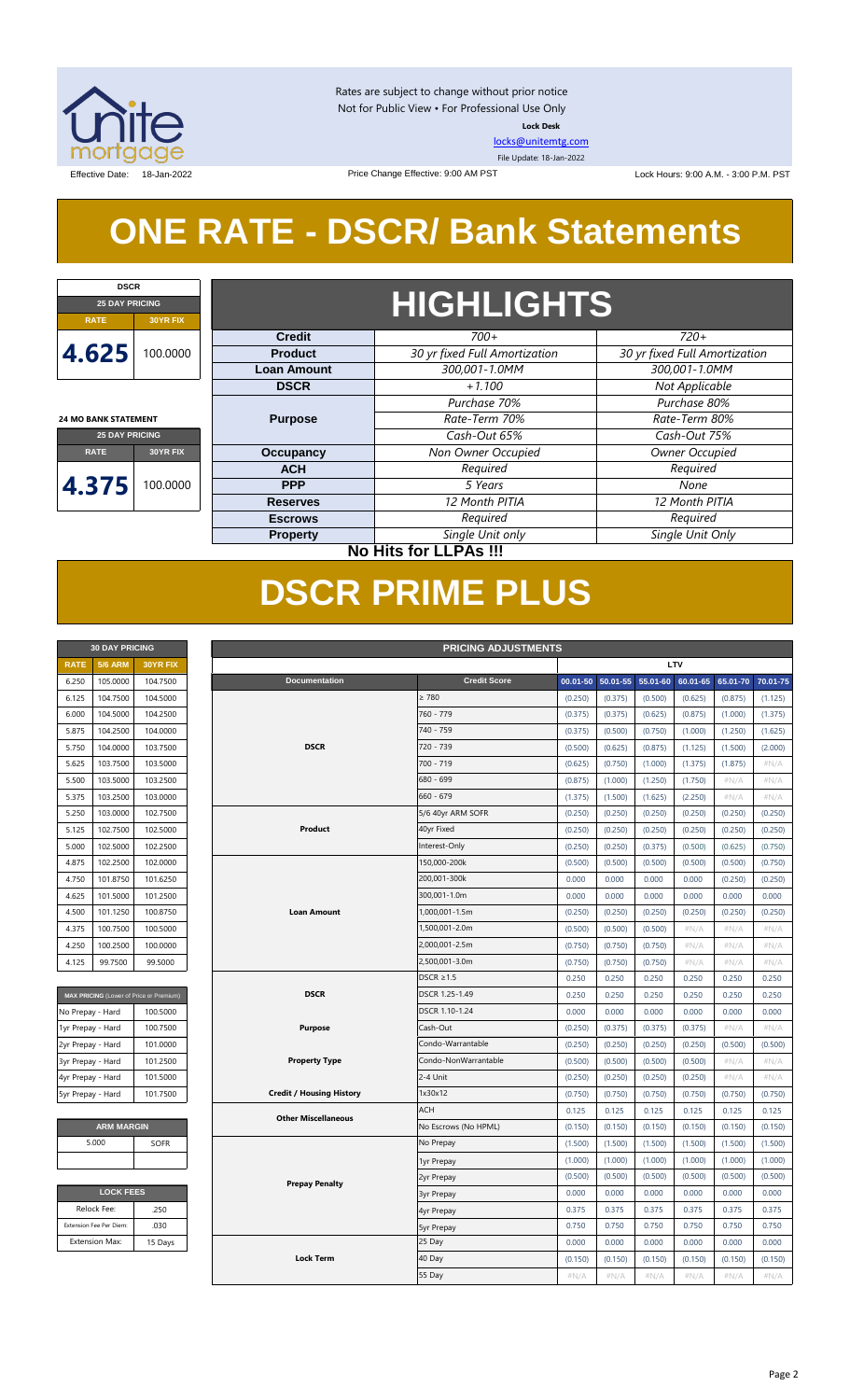

Rates are subject to change without prior notice Not for Public View • For Professional Use Only **Lock Desk**

[locks@unitemtg.com](mailto:locks@unitemtg.com)

File Update: 18-Jan-2022

# **DSCR PRIME & FOREIGN NATIONAL**

| <b>30 DAY PRICING</b> |                |                 |  |  |  |  |  |  |  |
|-----------------------|----------------|-----------------|--|--|--|--|--|--|--|
| <b>RATE</b>           | <b>5/6 ARM</b> | <b>30YR FIX</b> |  |  |  |  |  |  |  |
| 6.500                 | 104.7500       | 104.5000        |  |  |  |  |  |  |  |
| 6.375                 | 104.5000       | 104.2500        |  |  |  |  |  |  |  |
| 6.250                 | 104.2500       | 104.0000        |  |  |  |  |  |  |  |
| 6.125                 | 104.0000       | 103.7500        |  |  |  |  |  |  |  |
| 6.000                 | 103.7500       | 103.5000        |  |  |  |  |  |  |  |
| 5.875                 | 103.5000       | 103.2500        |  |  |  |  |  |  |  |
| 5.750                 | 103.2500       | 103.0000        |  |  |  |  |  |  |  |
| 5.625                 | 103.0000       | 102.7500        |  |  |  |  |  |  |  |
| 5.500                 | 102.7500       | 102.5000        |  |  |  |  |  |  |  |
| 5.375                 | 102.5000       | 102.2500        |  |  |  |  |  |  |  |
| 5.250                 | 102.2500       | 102.0000        |  |  |  |  |  |  |  |
| 5.125                 | 102,0000       | 101.7500        |  |  |  |  |  |  |  |
| 5.000                 | 101.7500       | 101.5000        |  |  |  |  |  |  |  |
| 4.875                 | 101.5000       | 101.2500        |  |  |  |  |  |  |  |
| 4.750                 | 101.1250       | 100.8750        |  |  |  |  |  |  |  |
| 4.625                 | 100.7500       | 100.5000        |  |  |  |  |  |  |  |
| 4.500                 | 100.2500       | 100.0000        |  |  |  |  |  |  |  |
| 4.375                 | 99.7500        | 99.5000         |  |  |  |  |  |  |  |
| 4.250                 | 99.1250        | 98.8750         |  |  |  |  |  |  |  |

| <b>MAX PRICING</b> (Lower of Price or Premium) |          |  |  |  |  |  |  |
|------------------------------------------------|----------|--|--|--|--|--|--|
| No Prepay - Hard                               | 100.7500 |  |  |  |  |  |  |
| 1yr Prepay - Hard                              | 101.0000 |  |  |  |  |  |  |
| 2yr Prepay - Hard                              | 101.2500 |  |  |  |  |  |  |
| 3yr Prepay - Hard                              | 101.5000 |  |  |  |  |  |  |
| 4yr Prepay - Hard                              | 101.7500 |  |  |  |  |  |  |
| 5yr Prepay - Hard                              | 102,0000 |  |  |  |  |  |  |
|                                                |          |  |  |  |  |  |  |

| <b>LOCK FEES</b>        |         |  |  |  |  |  |
|-------------------------|---------|--|--|--|--|--|
| Relock Fee:             | 250     |  |  |  |  |  |
| Extension Fee Per Diem: | .030    |  |  |  |  |  |
| <b>Extension Max:</b>   | 15 Days |  |  |  |  |  |

| <b>30 DAY PRICING</b><br><b>PRICING ADJUSTMENTS</b> |                         |                                         |                                 |                           |         |                   |          |          |          |          |          |
|-----------------------------------------------------|-------------------------|-----------------------------------------|---------------------------------|---------------------------|---------|-------------------|----------|----------|----------|----------|----------|
| <b>RATE</b>                                         | <b>5/6 ARM</b>          | 30YR FIX                                |                                 |                           |         |                   |          | LTV      |          |          |          |
| 6.500                                               | 104.7500                | 104.5000                                | <b>Documentation</b>            | <b>Credit Score</b>       |         | 00.01-50 50.01-55 | 55.01-60 | 60.01-65 | 65.01-70 | 70.01-75 | 75.01-80 |
| 6.375                                               | 104.5000                | 104.2500                                |                                 | $\geq 780$                | (0.250) | (0.375)           | (0.500)  | (0.625)  | (0.875)  | (1.125)  | (1.750)  |
| 6.250                                               | 104.2500                | 104.0000                                |                                 | 760 - 779                 | (0.375) | (0.375)           | (0.625)  | (0.875)  | (1.000)  | (1.375)  | (2.000)  |
| 6.125                                               | 104.0000                | 103.7500                                |                                 | 740 - 759                 | (0.375) | (0.500)           | (0.750)  | (1.000)  | (1.250)  | (1.625)  | (2.250)  |
| 6.000                                               | 103.7500                | 103.5000                                |                                 | 720 - 739                 | (0.500) | (0.625)           | (0.875)  | (1.125)  | (1.500)  | (2.000)  | (2.750)  |
| 5.875                                               | 103.5000                | 103.2500                                | <b>DSCR</b>                     | 700 - 719                 | (0.625) | (0.750)           | (1.000)  | (1.375)  | (1.875)  | (2.500)  | (3.500)  |
| 5.750                                               | 103.2500                | 103.0000                                |                                 | 680 - 699                 | (0.875) | (1.000)           | (1.250)  | (1.750)  | (2.250)  | (3.000)  | (3.875)  |
| 5.625                                               | 103.0000                | 102.7500                                |                                 | $660 - 679$               | (1.375) | (1.500)           | (1.625)  | (2.250)  | (3.125)  | (3.750)  | (4.500)  |
| 5.500                                               | 102.7500                | 102.5000                                |                                 | $640 - 659$               | (1.875) | (2.000)           | (2.125)  | (2.750)  | (3.625)  | (4.750)  | $\#N/A$  |
| 5.375                                               | 102.5000                | 102.2500                                |                                 | $620 - 639$               | (2.375) | (2.500)           | (2.625)  | (3.250)  | (4.125)  | #N/A     | $\#N/A$  |
| 5.250                                               | 102.2500                | 102.0000                                |                                 | 5/6 30yr ARM SOFR         | 0.000   | 0.000             | 0.000    | 0.000    | 0.000    | 0.000    | 0.000    |
| 5.125                                               | 102.0000                | 101.7500                                |                                 | 7/6 30yr ARM SOFR         | (0.250) | (0.250)           | (0.250)  | (0.250)  | (0.250)  | (0.250)  | (0.250)  |
|                                                     |                         |                                         |                                 |                           |         |                   |          |          |          |          |          |
| 5.000                                               | 101.7500                | 101.5000                                | Product                         | 5/6 40yr ARM SOFR         | (0.250) | (0.250)           | (0.250)  | (0.250)  | (0.250)  | (0.250)  | (0.250)  |
| 4.875                                               | 101.5000                | 101.2500                                |                                 | 7/6 40yr ARM SOFR         | (0.500) | (0.500)           | (0.500)  | (0.500)  | (0.500)  | (0.500)  | (0.500)  |
| 4.750                                               | 101.1250                | 100.8750                                |                                 | 40yr Fixed                | (0.250) | (0.250)           | (0.250)  | (0.250)  | (0.250)  | (0.250)  | (0.250)  |
| 4.625                                               | 100.7500                | 100,5000                                |                                 | Interest-Only             | (0.250) | (0.250)           | (0.375)  | (0.500)  | (0.625)  | (0.750)  | (1.000)  |
| 4.500                                               | 100.2500                | 100.0000                                |                                 | 150,000-200k              | (0.500) | (0.500)           | (0.500)  | (0.500)  | (0.500)  | (0.750)  | (0.750)  |
| 4.375                                               | 99.7500                 | 99.5000                                 |                                 | 200,001-300k              | 0.000   | 0.000             | 0.000    | 0.000    | (0.250)  | (0.250)  | (0.500)  |
| 4.250                                               | 99.1250                 | 98.8750                                 |                                 | 300,001-1.0m              | 0.000   | 0.000             | 0.000    | 0.000    | 0.000    | 0.000    | 0.000    |
|                                                     |                         |                                         | <b>Loan Amount</b>              | 1,000,001-1.5m            | (0.250) | (0.250)           | (0.250)  | (0.250)  | (0.250)  | (0.250)  | (0.500)  |
|                                                     |                         | MAX PRICING (Lower of Price or Premium) |                                 | 1,500,001-2.0m            | (0.500) | (0.500)           | (0.500)  | (0.500)  | $\#N/A$  | $\#N/A$  | $\#N/A$  |
| No Prepay - Hard                                    |                         | 100.7500                                |                                 | 2,000,001-2.5m            | (0.750) | (0.750)           | (0.750)  | (0.750)  | $\#N/A$  | $\#N/A$  | # $N/A$  |
| 1yr Prepay - Hard                                   |                         | 101.0000                                |                                 | 2,500,001-3.0m            | (0.750) | (0.750)           | (0.750)  | (0.750)  | $\#N/A$  | $\#N/A$  | $\#N/A$  |
| 2yr Prepay - Hard                                   |                         | 101.2500                                |                                 | DSCR $\geq$ 1.5           | 0.250   | 0.250             | 0.250    | 0.250    | 0.250    | 0.250    | 0.250    |
| 3yr Prepay - Hard                                   |                         | 101.5000                                |                                 | DSCR 1.25-1.49            | 0.250   | 0.250             | 0.250    | 0.250    | 0.250    | 0.250    | 0.250    |
| 4yr Prepay - Hard                                   |                         | 101.7500                                | <b>DSCR</b>                     | DSCR 1.10-1.24            | 0.000   | 0.000             | 0.000    | 0.000    | 0.000    | 0.000    | 0.000    |
| 5yr Prepay - Hard                                   |                         | 102.0000                                |                                 | DSCR 1.00-1.09            | (0.250) | (0.250)           | (0.375)  | (0.375)  | (0.500)  | (0.500)  | (0.750)  |
|                                                     |                         |                                         |                                 | DSCR 0.75-0.99            | (1.500) | (1.500)           | (1.625)  | (1.625)  | (1.750)  | (1.750)  | $\#N/A$  |
|                                                     | <b>ARM MARGIN</b>       |                                         | <b>Purpose</b>                  | Cash-Out                  | (0.250) | (0.375)           | (0.375)  | (0.375)  | (0.500)  | (0.625)  | $\#N/A$  |
|                                                     | 5.000                   | SOFR                                    |                                 | Condo-Warrantable         | (0.250) | (0.250)           | (0.250)  | (0.250)  | (0.500)  | (0.500)  | (0.500)  |
|                                                     |                         |                                         |                                 | Condo-NonWarrantable      | (0.500) | (0.500)           | (0.500)  | (0.500)  | (0.750)  | $\#N/A$  | #N/A     |
|                                                     | <b>LOCK FEES</b>        |                                         | <b>Property Type</b>            | 2-4Unit                   | (0.250) | (0.250)           | (0.250)  | (0.250)  | (0.500)  | (0.500)  | (0.500)  |
|                                                     | Relock Fee:             | .250                                    |                                 | Modular                   | (1.000) | (1.000)           | (1.000)  | (1.000)  | (1.000)  | (1.000)  | (1.000)  |
|                                                     | Extension Fee Per Diem: | .030                                    | Citizenship                     | Foreign Nat'l (DSCR Only) | (1.750) | (1.750)           | (1.750)  | (1.750)  | $\#N/A$  | $\#N/A$  | $\#N/A$  |
|                                                     | <b>Extension Max:</b>   | 15 Days                                 |                                 | 1x30x12                   | (0.750) | (0.750)           | (0.750)  | (0.750)  | (0.750)  | (0.750)  | (0.750)  |
|                                                     |                         |                                         |                                 | Multiple30x12             | (2.250) | (2.250)           | (2.250)  | (2.250)  | (2.250)  | (2.250)  | $\#N/A$  |
|                                                     |                         |                                         |                                 | FC/SS/DIL/BK7 36-47mo     | (1.000) | (1.000)           | (1.000)  | (1.000)  | (1.000)  | (1.000)  | (1.000)  |
|                                                     |                         |                                         | <b>Credit / Housing History</b> | FC/SS/DIL/BK7 24-35mo     | (1.750) | (1.750)           | (1.750)  | (1.750)  | (1.750)  | (1.750)  | # $N/A$  |
|                                                     |                         |                                         |                                 | BK7 12-23mo               | (2.500) | (2.500)           | (2.500)  | (2.500)  | (2.500)  | (2.500)  | $\#N/A$  |
|                                                     |                         |                                         |                                 | BK13 DC                   | (1.000) | (1.000)           | (1.000)  | (1.000)  | (1.000)  | (1.000)  | (1.000)  |
|                                                     |                         |                                         |                                 | ACH                       | 0.125   | 0.125             | 0.125    | 0.125    | 0.125    | 0.125    | 0.125    |
|                                                     |                         |                                         | <b>Other Miscellaneous</b>      | Escrows                   | 0.000   | 0.000             | 0.000    | 0.000    | 0.000    | 0.000    | 0.000    |
|                                                     |                         |                                         |                                 | No Prepay                 |         | (1.500)           | (1.500)  | (1.500)  | (1.500)  | (1.500)  | (1.500)  |
|                                                     |                         |                                         |                                 |                           | (1.500) |                   |          |          |          |          |          |
|                                                     |                         |                                         |                                 | 1yr Prepay                | (1.000) | (1.000)           | (1.000)  | (1.000)  | (1.000)  | (1.000)  | (1.000)  |
|                                                     |                         |                                         | <b>Prepay Penalty</b>           | 2yr Prepay                | (0.500) | (0.500)           | (0.500)  | (0.500)  | (0.500)  | (0.500)  | (0.500)  |
|                                                     |                         |                                         |                                 | 3yr Prepay                | 0.000   | 0.000             | 0.000    | 0.000    | 0.000    | 0.000    | 0.000    |
|                                                     |                         |                                         |                                 | 4yr Prepay                | 0.375   | 0.375             | 0.375    | 0.375    | 0.375    | 0.375    | 0.375    |
|                                                     |                         |                                         |                                 | 5yr Prepay                | 0.750   | 0.750             | 0.750    | 0.750    | 0.750    | 0.750    | 0.750    |
|                                                     |                         |                                         |                                 | 25 Day                    | 0.000   | 0.000             | 0.000    | 0.000    | 0.000    | 0.000    | 0.000    |
|                                                     |                         |                                         | <b>Lock Term</b>                | 40 Day                    | (0.150) | (0.150)           | (0.150)  | (0.150)  | (0.150)  | (0.150)  | (0.150)  |
|                                                     |                         |                                         |                                 | 55 Day                    | (0.300) | (0.300)           | (0.300)  | (0.300)  | (0.300)  | (0.300)  | (0.300)  |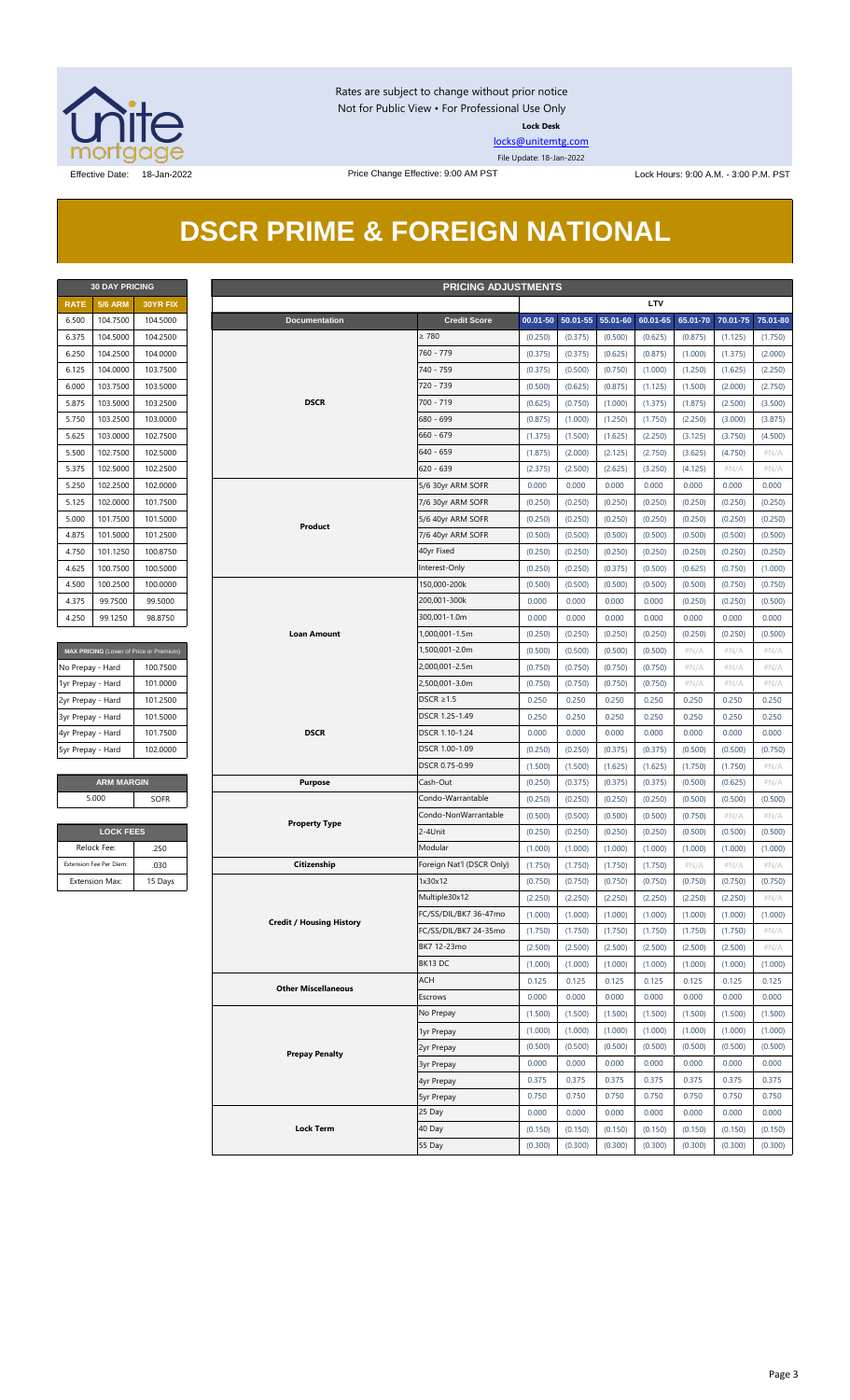

Rates are subject to change without prior notice Not for Public View • For Professional Use Only **Lock Desk** locks@unitemtg.com File Update: 18-Jan-2022

Effective Date: 18-Jan-2022 **Price Change Effective: 9:00 AM PST** Lock Hours: 9:00 A.M. - 3:00 P.M. PST

# **Alt Doc PRIME PLUS**

| <b>PRIMARY &amp; SECONDARY HOME</b> |                |                 |  |  |  |  |  |
|-------------------------------------|----------------|-----------------|--|--|--|--|--|
| <b>RATE</b>                         | <b>5/6 ARM</b> | <b>30YR FIX</b> |  |  |  |  |  |
| 6.125                               | 105.500        | 105.250         |  |  |  |  |  |
| 6.000                               | 105.250        | 105,000         |  |  |  |  |  |
| 5.875                               | 105,000        | 104.750         |  |  |  |  |  |
| 5.750                               | 104.750        | 104.500         |  |  |  |  |  |
| 5.625                               | 104.500        | 104.250         |  |  |  |  |  |
| 5.500                               | 104.250        | 104,000         |  |  |  |  |  |
| 5.375                               | 104.000        | 103.750         |  |  |  |  |  |
| 5.250                               | 103.750        | 103.500         |  |  |  |  |  |
| 5.125                               | 103.500        | 103.250         |  |  |  |  |  |
| 5.000                               | 103.250        | 103,000         |  |  |  |  |  |
| 4.875                               | 103,000        | 102.750         |  |  |  |  |  |
| 4.750                               | 102.750        | 102.500         |  |  |  |  |  |
| 4.625                               | 102.500        | 102.250         |  |  |  |  |  |
| 4.500                               | 102.125        | 101.875         |  |  |  |  |  |
| 4.375                               | 101.750        | 101.500         |  |  |  |  |  |
| 4.250                               | 101.375        | 101.125         |  |  |  |  |  |
| 4.125                               | 100.875        | 100.625         |  |  |  |  |  |
| 4.000                               | 100.375        | 100.125         |  |  |  |  |  |
|                                     |                |                 |  |  |  |  |  |
| <b>ARM MARGIN</b>                   |                |                 |  |  |  |  |  |

| <b>LOCK FEES</b>                        |         |
|-----------------------------------------|---------|
| Relock Fee:                             | 250     |
| <b>Extension Fee Per Diem</b>           | .030    |
| <b>Extension Max:</b>                   | 15 Days |
|                                         |         |
| MAX PRICING (Lower of Price or Premium) |         |
| 101,0000                                |         |

|                       | PRIMARY & SECONDARY HOME                |          |                               |                                   |                | <b>PRICING ADJUSTMENTS</b> |                |                |                  |                  |                  |
|-----------------------|-----------------------------------------|----------|-------------------------------|-----------------------------------|----------------|----------------------------|----------------|----------------|------------------|------------------|------------------|
| RATE                  | <b>5/6 ARM</b>                          | 30YR FIX |                               |                                   |                |                            |                | LTV            |                  |                  |                  |
| 6.125                 | 105.500                                 | 105.250  | <b>Documentation</b>          | <b>Credit Score</b>               | 00.01-50       | 50.01-55                   | 55.01-60       | 60.01-65       | 65.01-70         | 70.01-75         | 75.01-80         |
| 6.000                 | 105.250                                 | 105.000  | <b>Full Doc</b>               | 2780                              | 0.000          | 0.000                      | 0.000          | (0.250)        | (0.375)          | (0.375)          | (0.500)          |
| 5.875                 | 105.000                                 | 104.750  |                               | 760 - 779                         | 0.000          | 0.000                      | 0.000          | (0.250)        | (0.375)          | (0.500)          | (0.625)          |
| 5.750                 | 104.750                                 | 104.500  |                               | 740 - 759                         | 0.000          | 0.000                      | 0.000          | (0.250)        | (0.375)          | (0.625)          | (0.750)          |
| 5.625                 | 104.500                                 | 104.250  |                               | 720 - 739                         | (0.125)        | (0.125)                    | (0.125)        | (0.250)        | (0.500)          | (0.750)          | (1.000)          |
| 5.500                 | 104.250                                 | 104.000  |                               | 700 - 719                         | (0.250)        | (0.250)                    | (0.375)        | (0.500)        | (0.625)          | (0.875)          | #N//             |
| 5.375                 | 104.000                                 | 103.750  |                               | 680 - 699                         | (0.250)        | (0.250)                    | (0.500)        | (0.625)        | (0.750)          | #N/A             | #N/A             |
| 5.250                 | 103.750                                 | 103.500  |                               | 660 - 679                         | (0.250)        | (0.375)                    | (0.500)        | (1.000)        | (1.375)          | #N/A             | #N/A             |
| 5.125                 | 103.500                                 | 103.250  |                               | 640 - 659                         | #N//           | #N/                        | #N//           | #N/            | #N//             | #N/A             | #N//             |
| 5.000                 | 103.250                                 | 103.000  |                               | 620 - 639                         | $\#N/A$        | #N/A                       | $\#N/A$        | #N/A           | $\#N/A$          | #N/A             | $\#N/A$          |
| 4.875                 | 103.000                                 | 102.750  | <b>Bank</b>                   | $\geq 780$                        | (0.125)        | (0.250)                    | (0.250)        | (0.375)        | (0.500)          | (0.625)          | (0.875)          |
| 4.750                 | 102.750                                 | 102.500  | <b>Statement</b>              | 760 - 779                         | (0.250)        | (0.250)                    | (0.250)        | (0.500)        | (0.625)          | (0.750)          | (1.125)          |
| 4.625                 | 102.500                                 | 102.250  |                               | 740 - 759                         | (0.250)        | (0.250)                    | (0.250)        | (0.625)        | (0.750)          | (1.000)          | (1.375)          |
| 4.500                 | 102.125                                 | 101.875  |                               | 720 - 739                         | (0.250)        | (0.375)                    | (0.375)        | (0.750)        | (0.875)          | (1.125)          | (1.625)          |
| 4.375                 | 101.750                                 | 101.500  |                               | 700 - 719                         | (0.375)        | (0.375)                    | (0.625)        | (0.875)        | (1.125)          | (1.500)          | #N/A             |
| 4.250                 | 101.375                                 | 101.125  |                               | 680 - 699                         | (0.375)        | (0.500)                    | (0.750)        | (1.000)        | (1.375)          | #N/A             | #N/A             |
| 4.125                 | 100.875                                 | 100.625  |                               | 660 - 679                         | (0.500)        | (0.750)                    | (1.000)        | (1.500)        | (2.250)          | #N/A             | #N/A             |
| 4.000                 | 100.375                                 | 100.125  |                               | 640 - 659                         | #N/A           | #N/A                       | #N/A           | #N/A           | #N/A             | #N/A             | $\#N/A$          |
|                       |                                         |          |                               | 620 - 639                         | #N/A           | #N/A                       | $\#N/A$        | #N/A           | #N/A             | #N/A             | #N/A             |
|                       | <b>ARM MARGIN</b>                       |          |                               | 12 Mth Bank Statements            | (0.125)        | (0.125)                    | (0.125)        | (0.250)        | (0.375)          | (0.375)          | (0.375)          |
|                       | 5.000                                   | SOFR     | Asset                         | $\geq 780$                        | (0.125)        | (0.250)                    | (0.250)        | (0.625)        | (0.875)          | (1.125)          | (1.500)          |
|                       |                                         |          | <b>Depletion</b>              | 760 - 779                         | (0.125)        | (0.250)                    | (0.375)        | (0.750)        | (1.000)          | (1.375)          | (1.875)          |
|                       |                                         |          |                               | 740 - 759                         | (0.250)        | (0.250)                    | (0.500)        | (0.875)        | (1.125)          | (1.625)          | (2.250)          |
|                       | <b>LOCK FEES</b>                        |          |                               | 720 - 739                         | (0.375)        | (0.500)                    | (0.625)        | (1.000)        | (1.500)          | (2.000)          | (2.750)          |
| Relock Fee:           |                                         | 250      |                               | 700 - 719                         | (0.500)        | (0.625)                    | (1.000)        | (1.375)        | (1.875)          | (2.500)          | #N/A             |
|                       | xtension Fee Per Diem                   | .030     |                               | 680 - 699                         | (0.625)        | (0.750)                    | (1.250)        | (1.750)        | (2.250)          | #N/A             | #N/A             |
| <b>Extension Max:</b> |                                         | 15 Days  |                               | 660 - 679                         | (0.750)        | (1.000)                    | (1.500)        | (2.250)        | (3.125)          | # $N/A$          | #N/A             |
|                       |                                         |          |                               | 640 - 659                         | #N/A           | #N/A                       | # $N/A$        | #N/A           | #N/A             | #N/A             | #N/A             |
|                       | MAX PRICING (Lower of Price or Premium) |          |                               | 620 - 639                         | $\#N/\beta$    | #N/A                       | $\#N/\beta$    | #N/A           | $\#N/\beta$      | #N/A             | $\#N/\beta$      |
|                       | 101.0000                                |          | Product                       | 5/6 30yr ARM SOFR                 | 0.000          | 0.000                      | 0.000          | 0.000          | 0.000            | 0.000            | 0.000            |
|                       |                                         |          |                               | 5/6 40yr ARM SOFR                 | (0.250)        | (0.250)                    | (0.250)        | (0.250)        | (0.250)          | (0.250)          | (0.250)          |
|                       |                                         |          |                               | 30yr Fixed                        | 0.000          | 0.000                      | 0.000          | 0.000          | 0.000            | 0.000            | 0.000            |
|                       |                                         |          |                               | 40yr Fixed                        | (0.250)        | (0.250)                    | (0.250)        | (0.250)        | (0.250)          | (0.250)          | (0.250)          |
|                       |                                         |          |                               | Interest-Only                     | (0.250)        | (0.250)                    | (0.375)        | (0.500)        | (0.625)          | (0.750)          | #N/A             |
|                       |                                         |          | Loan<br>Amount                | 150,000-200k                      | (0.500)        | (0.500)                    | (0.500)        | (0.500)        | (0.500)          | (0.750)          | (0.750)          |
|                       |                                         |          |                               | 200,001-300k<br>300,001-1,000,000 | 0.000<br>0.000 | 0.000<br>0.000             | 0.000<br>0.000 | 0.000<br>0.000 | (0.250)<br>0.000 | (0.250)<br>0.000 | (0.250)<br>0.000 |
|                       |                                         |          |                               | 1,000,001-1.5m                    | (0.250)        | (0.250)                    | (0.250)        | (0.250)        | (0.250)          | (0.250)          | (0.250)          |
|                       |                                         |          |                               | .,500,001-2.0m                    | (0.500)        | (0.500)                    | (0.500)        | (0.500)        | (0.500)          | #N/A             | #N/A             |
|                       |                                         |          |                               | 2,000,001-2.5m                    | (0.750)        | (0.750)                    | (0.750)        | (0.750)        | (0.750)          | #N/A             | #N/A             |
|                       |                                         |          |                               | 2,500,001-3.0m                    | (0.750)        | (0.750)                    | (0.750)        | (0.750)        | (0.750)          | #N/A             | $\#N/\beta$      |
|                       |                                         |          | DTI                           | 43.01-50                          | 0.000          | 0.000                      | 0.000          | 0.000          | 0.000            | 0.000            | 0.000            |
|                       |                                         |          |                               | 50.01-55                          | 0.000          | 0.000                      | 0.000          | 0.000          | 0.000            | (0.125)          | #N/A             |
|                       |                                         |          | Cash Out                      |                                   | (0.250)        | (0.375)                    | (0.375)        | (0.375)        | (0.500)          | (0.625)          | #N/A             |
|                       |                                         |          | <b>Second Home</b>            |                                   | (0.500)        | (0.500)                    | (0.500)        | (0.500)        | (0.500)          | (0.500)          | (0.500)          |
|                       |                                         |          | <b>Property Type</b>          | Condo-Warrantable                 | (0.250)        | (0.250)                    | (0.250)        | (0.250)        | (0.500)          | (0.500)          | #N/A             |
|                       |                                         |          |                               | Condo-NonWarrantable              | (0.500)        | (0.500)                    | (0.500)        | (0.500)        | #N/A             | #N/A             | #N/A             |
|                       |                                         |          |                               | 2-Unit                            | (0.250)        | (0.250)                    | (0.250)        | (0.250)        | (0.500)          | #N/A             | #N/A             |
|                       |                                         |          | <b>Credit/Housing History</b> | 1x30x12                           | (0.750)        | (0.750)                    | (0.750)        | (0.750)        | (0.750)          | (0.750)          | (0.750)          |
|                       |                                         |          |                               | Multiple30x12                     | (2.250)        | (2.250)                    | (2.250)        | (2.250)        | (2.250)          | (2.250)          | (2.250)          |
|                       |                                         |          | <b>Misccellaneous</b>         | ACH                               | 0.125          | 0.125                      | 0.125          | 0.125          | 0.125            | 0.125            | 0.125            |
|                       |                                         |          |                               | No Escrows (No HPML)              | (0.150)        | (0.150)                    | (0.150)        | (0.150)        | (0.150)          | (0.150)          | (0.150)          |
|                       |                                         |          | <b>Lock Term</b>              | 45 Day                            | (0.150)        | (0.150)                    | (0.150)        | (0.150)        | (0.150)          | (0.150)          | (0.150)          |
|                       |                                         |          | <b>State</b>                  | non CA                            | 0.250          | 0.250                      | 0.250          | 0.250          | 0.250            | 0.250            | 0.250            |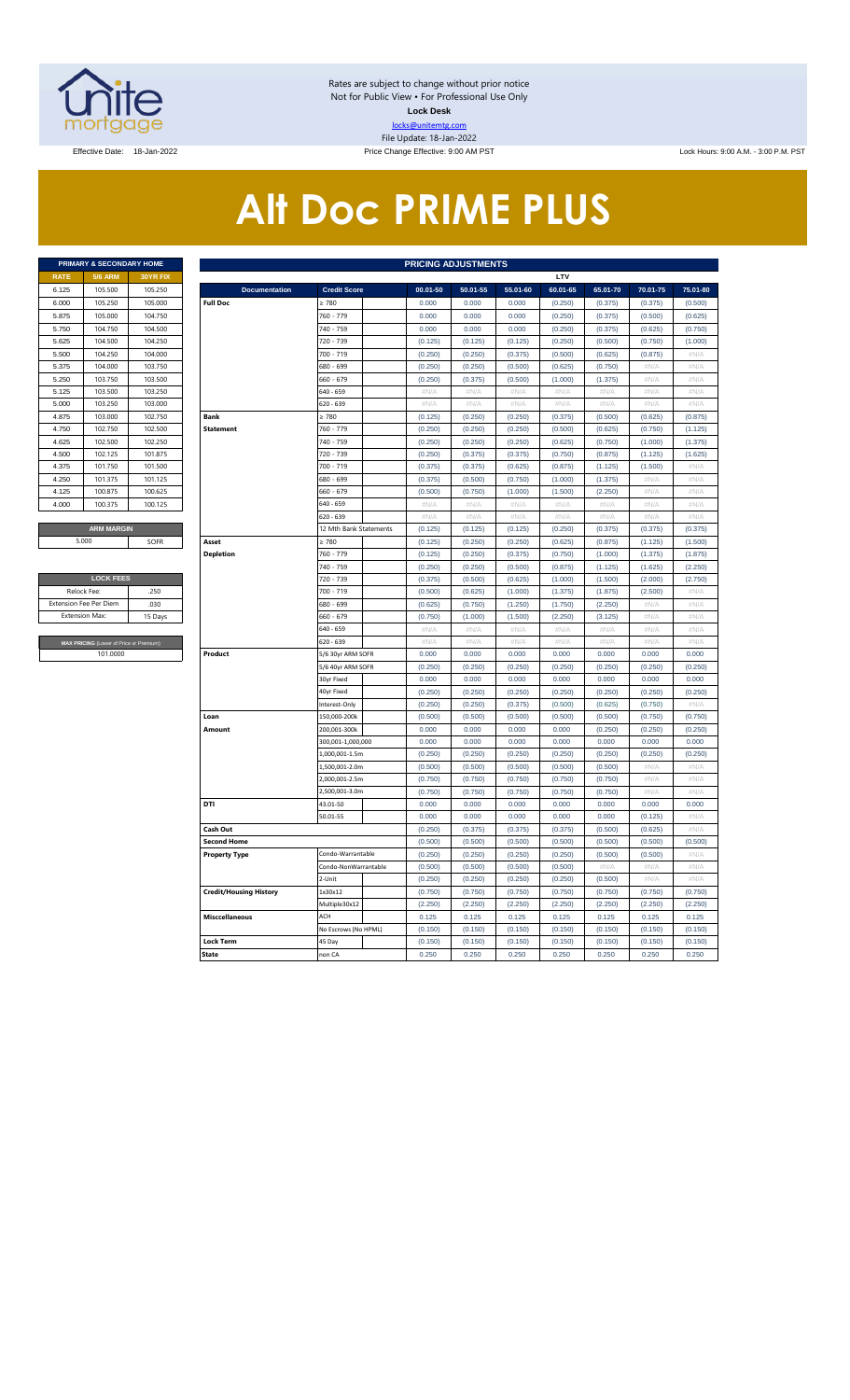

Rates are subject to change without prior notice Not for Public View • For Professional Use Only **Lock Desk** locks@unitemtg.com File Update: 18-Jan-2022

Effective Date: 18-Jan-2022 **Price Change Effective: 9:00 AM PST** Lock Hours: 9:00 A.M. - 3:00 P.M. PST

# **Alt Doc PRIME**

|             | PRIMARY & SECONDARY HOME |                 |
|-------------|--------------------------|-----------------|
| <b>RATE</b> | <b>5/6 ARM</b>           | <b>30YR FIX</b> |
| 6.250       | 105.000                  | 104.750         |
| 6.125       | 104.750                  | 104.500         |
| 6.000       | 104.500                  | 104.250         |
| 5.875       | 104.250                  | 104.000         |
| 5.750       | 104.000                  | 103.750         |
| 5.625       | 103.750                  | 103.500         |
| 5.500       | 103.500                  | 103.250         |
| 5.375       | 103.250                  | 103.000         |
| 5.250       | 103.000                  | 102.750         |
| 5.125       | 102.750                  | 102.500         |
| 5.000       | 102.500                  | 102.250         |
| 4.875       | 102.250                  | 102.000         |
| 4.750       | 102.000                  | 101.750         |
| 4.625       | 101.750                  | 101.500         |
| 4,500       | 101.375                  | 101.125         |
| 4.375       | 101.000                  | 100.750         |
| 4 250       | 100.625                  | 100.375         |
| 4.125       | 100.125                  | 99 875          |

#### **ARM MARGIN** 5.000

|                               | <b>LOCK FEES</b> |
|-------------------------------|------------------|
| Relock Fee:                   | .250             |
| <b>Extension Fee Per Diem</b> | .030             |
| <b>Fxtension Max:</b>         | 15 Days          |
|                               |                  |

**RICING** (Lower of Price or Premium) 101.0000

|                       | PRIMARY & SECONDARY HOME                |                    |                                            |                                        |                    | <b>PRICING ADJUSTMENTS</b> |                    |                     |                     |                     |                     |                     |                     |
|-----------------------|-----------------------------------------|--------------------|--------------------------------------------|----------------------------------------|--------------------|----------------------------|--------------------|---------------------|---------------------|---------------------|---------------------|---------------------|---------------------|
| RATE                  | <b>5/6 ARM</b>                          | 30YR FIX           |                                            |                                        |                    |                            |                    | LTV                 |                     |                     |                     |                     |                     |
| 6.250<br>6.125        | 105.000<br>104.750                      | 104.750<br>104.500 | <b>Documentation</b><br><b>Full Doc</b>    | <b>Credit Score</b><br>$\geq 780$      | 00.01-50<br>0.000  | $50.01 - 55$<br>0.000      | 55.01-60<br>0.000  | 60.01-65<br>(0.250) | 65.01-70<br>(0.375) | 70.01-75<br>(0.375) | 75.01-80<br>(0.500) | 80.01-85<br>(0.750) | 85.01-90<br>(1.125) |
| 6.000                 | 104.500                                 | 104.250            |                                            | 760 - 779                              | 0.000              | 0.000                      | 0.000              | (0.250)             | (0.375)             | (0.500)             | (0.625)             | (0.875)             | (1.375)             |
| 5.875                 | 104.250                                 | 104.000            |                                            | 740 - 759                              | 0.000              | 0.000                      | 0.000              | (0.250)             | (0.375)             | (0.625)             | (0.750)             | (1.125)             | (1.625)             |
| 5.750                 | 104.000                                 | 103.750            |                                            | 720 - 739                              | (0.125)            | (0.125)                    | (0.125)            | (0.250)             | (0.500)             | (0.750)             | (1.000)             | (1.250)             | (1.875)             |
| 5.625                 | 103.750                                 | 103.500            |                                            | 700 - 719                              | (0.250)            | (0.250)                    | (0.375)            | (0.500)             | (0.625)             | (0.875)             | (1.250)             | (1.625)             | (2.250)             |
| 5.500                 | 103.500                                 | 103.250            |                                            | 680 - 699                              | (0.250)            | (0.250)                    | (0.500)            | (0.625)             | (0.750)             | (1.000)             | (1.375)             | (2.000)             | #N/A                |
| 5.375                 | 103.250                                 | 103.000            |                                            | 660 - 679                              | (0.250)            | (0.375)                    | (0.500)            | (1.000)             | (1.375)             | (1.625)             | (2.000)             | (2.750)             | #N/A                |
| 5.250                 | 103.000                                 | 102.750            |                                            | 640 - 659                              | (0.375)            | (0.375)                    | (0.500)            | (1.250)             | (1.500)             | (1.750)             | (2.250)             | $\#N/A$             | #N/A                |
| 5.125                 | 102.750                                 | 102.500            |                                            | 620 - 639                              | (0.500)            | (0.500)                    | (0.500)            | (1.500)             | (1.750)             | (2.000)             | (2.500)             | $\#N/A$             | #N/A                |
| 5.000                 | 102.500<br>102.250                      | 102.250            | Bank                                       | 2780                                   | (0.125)            | (0.250)                    | (0.250)            | (0.375)             | (0.500)             | (0.625)             | (0.875)             | (1.250)             | (2.000)             |
| 4.875<br>4.750        | 102.000                                 | 102.000<br>101.750 | <b>Statement</b>                           | 760 - 779<br>740 - 759                 | (0.250)<br>(0.250) | (0.250)<br>(0.250)         | (0.250)<br>(0.250) | (0.500)<br>(0.625)  | (0.625)<br>(0.750)  | (0.750)<br>(1.000)  | (1.125)<br>(1.375)  | (1.625)<br>(1.875)  | (2.375)<br>(2.875)  |
| 4.625                 | 101.750                                 | 101.500            |                                            | 720 - 739                              | (0.250)            | (0.375)                    | (0.375)            | (0.750)             | (0.875)             | (1.125)             | (1.625)             | (2.250)             | (3.375)             |
| 4.500                 | 101.375                                 | 101.125            |                                            | 700 - 719                              | (0.375)            | (0.375)                    | (0.625)            | (0.875)             | (1.125)             | (1.500)             | (2.000)             | (2.750)             | (4.000)             |
| 4.375                 | 101.000                                 | 100.750            |                                            | 680 - 699                              | (0.375)            | (0.500)                    | (0.750)            | (1.000)             | (1.375)             | (1.750)             | (2.500)             | (3.500)             | #N/A                |
| 4.250                 | 100.625                                 | 100.375            |                                            | 660 - 679                              | (0.500)            | (0.750)                    | (1.000)            | (1.500)             | (2.250)             | (2.750)             | (3.500)             | (4.250)             | #N/A                |
| 4.125                 | 100.125                                 | 99.875             |                                            | 640 - 659                              | (0.750)            | (1.000)                    | (1.250)            | (1.750)             | (2.500)             | (3.125)             | (4.000)             | #N/A                | #N/A                |
|                       |                                         |                    |                                            | 620 - 639                              | (1.250)            | (1.500)                    | (1.750)            | (2.250)             | (3.000)             | (3.625)             | $\#N/A$             | $\#N/A$             | $\#N/A$             |
|                       | <b>ARM MARGIN</b>                       |                    |                                            | <b>Mth Bank Statements</b>             | (0.750)            | (0.750)                    | (0.750)            | (0.875)             | (1.000)             | (1.000)             | (1.000)             | $\#N/A$             | #N/A                |
| 5.000                 |                                         | SOFR               | Asset                                      | 12 Mth Bank Statements<br>2780         | (0.125)<br>(0.125) | (0.125)<br>(0.250)         | (0.125)<br>(0.250) | (0.250)<br>(0.625)  | (0.375)<br>(0.875)  | (0.375)<br>(1.125)  | (0.375)<br>(1.500)  | (0.500)<br>$\#N/A$  | (0.500)<br>#N/A     |
|                       |                                         |                    |                                            | 760 - 779                              | (0.125)            | (0.250)                    |                    |                     |                     |                     |                     | #N/A                | #N/A                |
|                       |                                         |                    | <b>Depletion</b>                           | 740 - 759                              | (0.250)            | (0.250)                    | (0.375)<br>(0.500) | (0.750)<br>(0.875)  | (1.000)<br>(1.125)  | (1.375)<br>(1.625)  | (1.875)<br>(2.250)  | #N/A                | #N/A                |
|                       | <b>LOCK FEES</b>                        |                    |                                            | 720 - 739                              | (0.375)            | (0.500)                    | (0.625)            | (1.000)             | (1.500)             | (2.000)             | (2.750)             | #N/A                | #N/A                |
| Relock Fee:           |                                         | .250               |                                            | 700 - 719                              | (0.500)            | (0.625)                    | (1.000)            | (1.375)             | (1.875)             | (2.500)             | (3.500)             | #N/A                | #N/A                |
|                       | xtension Fee Per Diem                   | .030               |                                            | 680 - 699                              | (0.625)            | (0.750)                    | (1.250)            | (1.750)             | (2.250)             | (3.000)             | (4.125)             | #N/A                | #N/A                |
| <b>Extension Max:</b> |                                         | 15 Days            |                                            | 660 - 679                              | (0.750)            | (1.000)                    | (1.500)            | (2.250)             | (3.125)             | (4.375)             | (4.875)             | #N/A                | #N/A                |
|                       |                                         |                    |                                            | 640 - 659                              | (1.250)            | (1.500)                    | (2.000)            | (2.750)             | (3.625)             | (4.875)             | #N/A                | #N/A                | #N/A                |
|                       |                                         |                    |                                            | 620 - 639                              | (1.750)            | (2.000)                    | (2.500)            | (3.250)             | (4.125)             | #N/A                | #N/A                | #N/A                | #N/A                |
|                       | MAX PRICING (Lower of Price or Premium) |                    | <b>P&amp;L</b>                             | :780                                   | (0.625)            | (0.750)                    | (0.750)            | (1.125)             | (1.375)             | (1.625)             | (2.125)             | #N/A                | #N/A                |
|                       | 101.0000                                |                    |                                            | 760 - 779<br>740 - 759                 | (0.625)<br>(0.750) | (0.750)<br>(0.750)         | (0.875)<br>(1.000) | (1.250)<br>(1.375)  | (1.500)<br>(1.625)  | (1.875)<br>(2.125)  | (2.500)<br>(2.875)  | #N/A<br>#N/A        | #N/A<br>#N/A        |
|                       |                                         |                    |                                            | 720 - 739                              | (0.875)            | (1.000)                    | (1.125)            | (1.500)             | (2.000)             | (2.500)             | (3.375)             | #N/A                | #N/A                |
|                       |                                         |                    |                                            | 700 - 719                              | (1.000)            | (1.125)                    | (1.500)            | (1.875)             | (2.375)             | (3.000)             | (4.125)             | #N/A                | #N/A                |
|                       |                                         |                    |                                            | 680 - 699                              | (1.125)            | (1.250)                    | (1.750)            | (2.250)             | (2.750)             | (3.500)             | $\#N/A$             | #N/A                | #N/A                |
|                       |                                         |                    |                                            | 660 - 679                              | (1.250)            | (1.500)                    | (2.000)            | (2.750)             | (3.625)             | (4.875)             | #N/A                | #N/A                | #N/A                |
|                       |                                         |                    |                                            | 640 - 659                              | (1.750)            | (2.000)                    | (2.500)            | (3.250)             | (4.125)             | #N/A                | $\#N/A$             | #N/A                | #N/A                |
|                       |                                         |                    |                                            | 620 - 639                              | (2.250)            | (2.500)                    | (3.000)            | (3.750)             | (4.625)             | #N/A                | #N/A                | #N/A                | #N/A                |
|                       |                                         |                    | Product                                    | 5/6 30yr ARM SOFR                      | 0.000              | 0.000                      | 0.000              | 0.000               | 0.000               | 0.000               | 0.000               | 0.000               | 0.000               |
|                       |                                         |                    |                                            | 5/6 40yr ARM SOFR                      | (0.250)            | (0.250)                    | (0.250)            | (0.250)             | (0.250)             | (0.250)             | (0.250)             | (0.250)             | (0.250)             |
|                       |                                         |                    |                                            | 7/6 30yr ARM SOFR<br>7/6 40yr ARM SOFR | (0.250)<br>(0.500) | (0.250)<br>(0.500)         | (0.250)<br>(0.500) | (0.250)<br>(0.500)  | (0.250)<br>(0.500)  | (0.250)<br>(0.500)  | (0.250)<br>(0.500)  | (0.250)<br>(0.500)  | (0.250)<br>(0.500)  |
|                       |                                         |                    |                                            | 30yr Fixed                             | 0.000              | 0.000                      | 0.000              | 0.000               | 0.000               | 0.000               | 0.000               | 0.000               | 0.000               |
|                       |                                         |                    |                                            | 40yr Fixed                             | (0.250)            | (0.250)                    | (0.250)            | (0.250)             | (0.250)             | (0.250)             | (0.250)             | (0.250)             | (0.250)             |
|                       |                                         |                    |                                            | Interest-Only                          | (0.250)            | (0.250)                    | (0.375)            | (0.500)             | (0.625)             | (0.750)             | (1.000)             | (1.500)             | #N/A                |
|                       |                                         |                    | Loan                                       | 150.000-200k                           | (0.500)            | (0.500)                    | (0.500)            | (0.500)             | (0.500)             | (0.750)             | (0.750)             | (1.000)             | (1.000)             |
|                       |                                         |                    | Amount                                     | 200,001-300k                           | 0.000              | 0.000                      | 0.000              | 0.000               | (0.250)             | (0.250)             | (0.250)             | (0.500)             | (0.500)             |
|                       |                                         |                    |                                            | 300,001-400,000                        | 0.000              | 0.000                      | 0.000              | 0.000               | 0.000               | 0.000               | 0.000               | (0.500)             | (0.500)             |
|                       |                                         |                    |                                            | 400,001-1.0m                           | 0.000              | 0.000                      | 0.000              | 0.000               | 0.000               | 0.000               | 0.000               | 0.000               | 0.000               |
|                       |                                         |                    |                                            | ,000,001-1.5m<br>,500,001-2.0m         | (0.250)<br>(0.500) | (0.250)<br>(0.500)         | (0.250)<br>(0.500) | (0.250)<br>(0.500)  | (0.250)<br>(0.500)  | (0.250)<br>(0.500)  | (0.250)<br>(0.500)  | (0.250)<br>#N/A     | $\#N/A$<br>#N/A     |
|                       |                                         |                    |                                            | ,000,001-2.5m                          | (0.750)            | (0.750)                    | (0.750)            | (0.750)             | (0.750)             | (0.750)             | (0.750)             | #N/A                | #N/A                |
|                       |                                         |                    |                                            | 500,001-3.0m                           | (0.750)            | (0.750)                    | (0.750)            | (0.750)             | (0.750)             | (0.750)             | (0.750)             | #N/A                | #N/A                |
|                       |                                         |                    |                                            | ,000,001-3.5m                          | (0.750)            | (0.750)                    | (0.750)            | (0.750)             | (0.750)             | (0.750)             | #N/A                | #N/A                | #N/A                |
|                       |                                         |                    |                                            | ,500,001-4.0m                          | (0.750)            | (0.750)                    | (0.750)            | (0.750)             | (0.750)             | (0.750)             | $\#N/A$             | $\#N/A$             | #N/A                |
|                       |                                         |                    | DTI                                        | 13.01-50                               | 0.000              | 0.000                      | 0.000              | 0.000               | 0.000               | (0.125)             | (0.125)             | (0.125)             | (0.125)             |
|                       |                                         |                    |                                            | 50.01-55                               | 0.000              | 0.000                      | 0.000              | 0.000               | 0.000               | (0.375)             | (0.375)             | #N/A                | #N/A                |
|                       |                                         |                    | Cash Out                                   |                                        | (0.250)            | (0.375)                    | (0.375)            | (0.375)             | (0.500)             | (0.625)             | (1.000)             | #N/A                | #N/A                |
|                       |                                         |                    | <b>Second Home</b><br><b>Property Type</b> | Condo-Warrantable                      | (0.500)<br>(0.250) | (0.500)<br>(0.250)         | (0.500)<br>(0.250) | (0.500)<br>(0.250)  | (0.500)<br>(0.500)  | (0.500)<br>(0.500)  | (0.500)<br>(0.500)  | #N/A<br>(0.500)     | #N/A<br>#N/A        |
|                       |                                         |                    |                                            | Condo-NonWarrantable                   | (0.500)            | (0.500)                    | (0.500)            | (0.500)             | (0.750)             | (0.750)             | $\#N/A$             | #N/A                | #N/A                |
|                       |                                         |                    |                                            | !-Unit                                 | (0.250)            | (0.250)                    | (0.250)            | (0.250)             | (0.500)             | (0.500)             | (0.500)             | (0.500)             | #N/A                |
|                       |                                         |                    |                                            | Modular                                | (1.000)            | (1.000)                    | (1.000)            | (1.000)             | (1.000)             | (1.000)             | (1.000)             | #N/A                | #N/A                |
|                       |                                         |                    |                                            | Rural                                  | (1.000)            | (1.000)                    | (1.000)            | (1.000)             | (1.000)             | (1.000)             | #N/A                | #N/A                | #N/A                |
|                       |                                         |                    | Credit/Housing History                     | Lx30x12                                | (0.750)            | (0.750)                    | (0.750)            | (0.750)             | (0.750)             | (0.750)             | (0.750)             | (0.750)             | (0.750)             |
|                       |                                         |                    |                                            | Multiple30x12                          | (2.250)            | (2.250)                    | (2.250)            | (2.250)             | (2.250)             | (2.250)             | (2.250)             | (2.250)             | $\#N/A$             |
|                       |                                         |                    |                                            | C/SS/DIL/BK7 36-47mo                   | (1.000)            | (1.000)                    | (1.000)            | (1.000)             | (1.000)             | (1.000)             | (1.000)             | (1.000)             | (1.000)             |
|                       |                                         |                    |                                            | C/SS/DIL/BK7 24-35mo<br>BK7 12-23mo    | (1.750)<br>(2.500) | (1.750)<br>(2.500)         | (1.750)<br>(2.500) | (1.750)<br>(2.500)  | (1.750)<br>(2.500)  | (1.750)<br>(2.500)  | (1.750)<br>(2.500)  | (1.750)<br>(2.500)  | #N/A<br>#N/A        |
|                       |                                         |                    |                                            | BK13 DC                                | (1.000)            | (1.000)                    | (1.000)            | (1.000)             | (1.000)             | (1.000)             | (1.000)             | (1.000)             | (1.000)             |
|                       |                                         |                    | <b>Misccellaneous</b>                      | ACH                                    | 0.125              | 0.125                      | 0.125              | 0.125               | 0.125               | 0.125               | 0.125               | 0.125               | 0.125               |
|                       |                                         |                    |                                            | No Escrows (No HPML)                   | (0.150)            | (0.150)                    | (0.150)            | (0.150)             | (0.150)             | (0.150)             | (0.150)             | (0.150)             | (0.150)             |
|                       |                                         |                    | <b>Lock Term</b>                           | 45 Day                                 | (0.150)            | (0.150)                    | (0.150)            | (0.150)             | (0.150)             | (0.150)             | (0.150)             | (0.150)             | (0.150)             |
|                       |                                         |                    | <b>State</b>                               | non CA                                 | 0.250              | 0.250                      | 0.250              | 0.250               | 0.250               | 0.250               | 0.250               | 0.250               | 0.250               |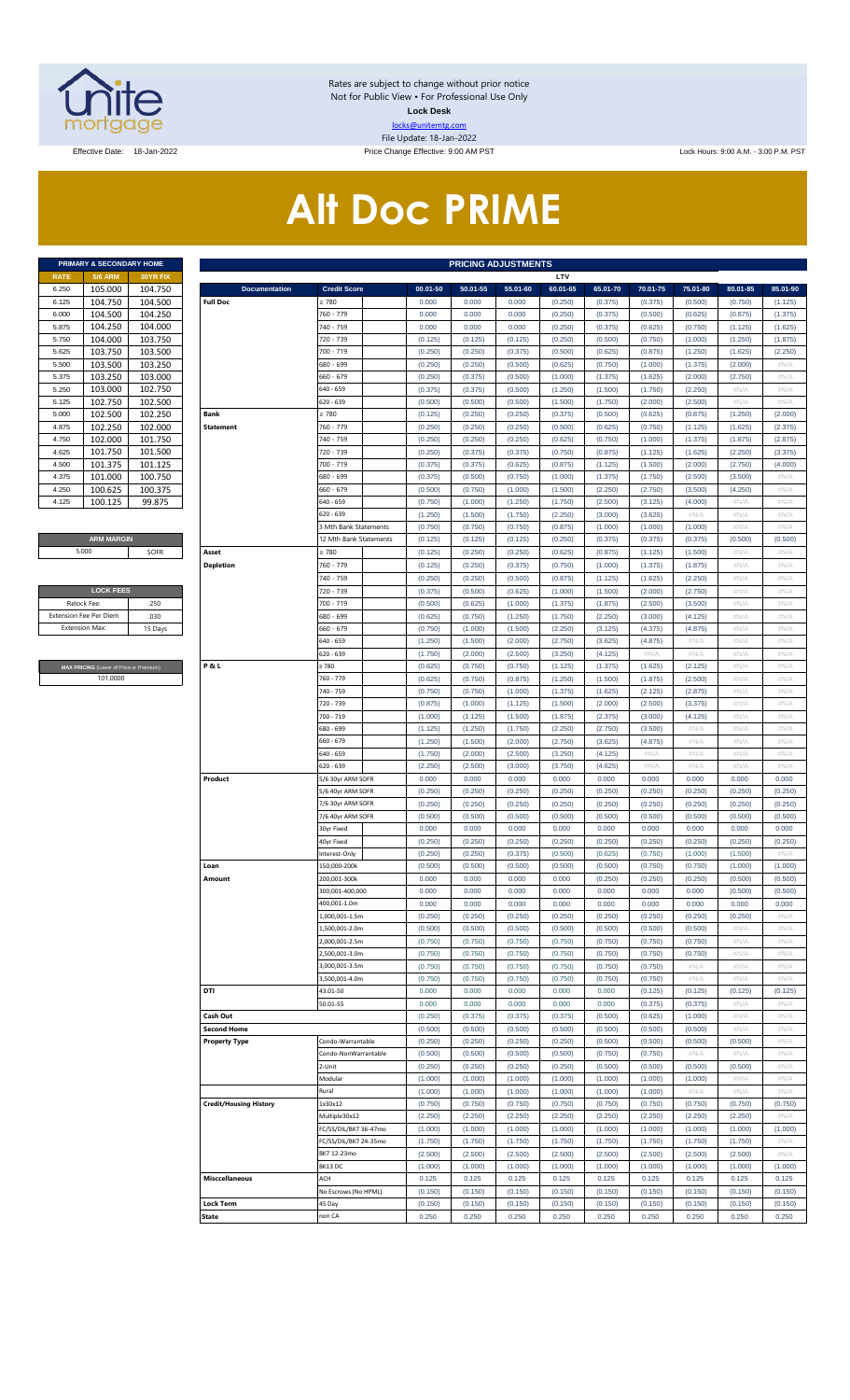

### [V](https://unitemortgage.com/)isit: https://unitemortgage.com

The pricing engine is the Formal price given, please access it through:

**Quick Pricer:** [https://un](https://unitemortgage.com/broker-resources/price-my-loan/)itemortgage.com/broker-resources/price-my-loan/

## **CALL US TODAY: 800-777-1207**

### **CONVENTIONAL PRODUCTS AND PRICING**

|       |         |                             |         |                      |                             |         | <b>CONFORMING LOANS</b> |                      |                             |         |         |       |         |                             |               |
|-------|---------|-----------------------------|---------|----------------------|-----------------------------|---------|-------------------------|----------------------|-----------------------------|---------|---------|-------|---------|-----------------------------|---------------|
|       |         | <b>DU CONF CONV 30 YEAR</b> |         |                      | <b>DU CONF CONV 20 YEAR</b> |         |                         |                      | <b>DU CONF CONV 15 YEAR</b> |         |         |       |         | <b>DU CONF CONV 10 YEAR</b> |               |
| Rate  | 10 Day  | 25 Day                      | 40 Day  | Rate                 | 10 Day                      | 25 Day  | 40 Day                  | Rate                 | 10 Day                      | 25 Day  | 40 Day  | Rate  | 10 Day  | 25 Day                      | <b>40 Day</b> |
| 4.375 | (5.750) | (5.625)                     | (5.500) | 4.125                | (5.250)                     | (5.125) | (5.000)                 | 3.625                | (4.625)                     | (4.500) | (4.375) | 3.375 | (3.750) | (3.625)                     | (3.500)       |
| 4.250 | (5.250) | (5.125)                     | (5.000) | 4.000                | (4.625)                     | (4.500) | (4.375)                 | 3.500                | (4.125)                     | (4.000) | (3.875) | 3.250 | (3.375) | (3.250)                     | (3.125)       |
| 4.125 | (4.750) | (4.625)                     | (4.500) | 3.875                | (4.000)                     | (3.875) | (3.750)                 | 3.375                | (3.750)                     | (3.625) | (3.500) | 3.125 | (2.875) | (2.750)                     | (2.625)       |
| 4.000 | (4.125) | (4.000)                     | (3.875) | 3.750                | (3.375)                     | (3.250) | (3.125)                 | 3.250                | (3.375)                     | (3.250) | (3.125) | 3.000 | (2.500) | (2.375)                     | (2.250)       |
| 3.875 | (3.500) | (3.375)                     | (3.250) | 3.625                | (3.250)                     | (3.125) | (3.000)                 | 3.125                | (3.000)                     | (2.875) | (2.750) | 2.875 | (2.125) | (2.000)                     | (1.875)       |
| 3.750 | (3.000) | (2.875)                     | (2.750) | 3.500                | (2.875)                     | (2.750) | (2.625)                 | 3.000                | (2.500)                     | (2.375) | (2.250) | 2.750 | (1.750) | (1.625)                     | (1.500)       |
| 3.625 | (2.375) | (2.250)                     | (2.125) | 3.375                | (2.500)                     | (2.375) | (2.250)                 | 2.875                | (2.000)                     | (1.875) | (1.750) | 2.625 | (1.375) | (1.250)                     | (1.125)       |
| 3.500 | (1.750) | (1.625)                     | (1.500) | 3.250                | (1.875)                     | (1.750) | (1.625)                 | 2.750                | (1.625)                     | (1.500) | (1.375) | 2.500 | (1.000) | (0.875)                     | (0.750)       |
| 3.375 | (1.250) | (1.125)                     | (1.000) | 3.125                | (1.250)                     | (1.125) | (1.000)                 | 2.625                | (1.125)                     | (1.000) | (0.875) | 2.375 | (0.750) | (0.625)                     | (0.500)       |
| 3.250 | (0.750) | (0.625)                     | (0.500) | 3.000                | (0.750)                     | (0.625) | (0.500)                 | 2.500                | (0.625)                     | (0.500) | (0.375) | 2.250 | (0.375) | (0.250)                     | (0.125)       |
| 3.125 | (0.125) | 0.000                       | 0.125   | 2.875                | (0.250)                     | (0.125) | 0.000                   | 2.375                | (0.125)                     | 0.000   | 0.125   | 2.125 | 0.000   | 0.125                       | 0.250         |
| 3.000 | 0.375   | 0.500                       | 0.625   | 2.750                | 0.250                       | 0.375   | 0.500                   | 2.250                | 0.375                       | 0.500   | 0.625   | 2.000 | 0.500   | 0.625                       | 0.750         |
|       |         |                             |         |                      |                             |         |                         |                      |                             |         |         |       |         |                             |               |
|       |         | LP CONF CONV 30 YEAR        |         | LP CONF CONV 20 YEAR |                             |         |                         | LP CONF CONV 15 YEAR |                             |         |         |       |         | LP CONF CONV 10 YEAR        |               |
| Rate  | 10 Day  | 25 Day                      | 40 Day  | Rate                 | 10 Day                      | 25 Day  | 40 Day                  | Rate                 | 10 Day                      | 25 Day  | 40 Day  | Rate  | 10 Day  | 25 Day                      | <b>40 Day</b> |
| 4.375 | (5.625) | (5.500)                     | (5.375) | 4.125                | (5.125)                     | (5.000) | (4.875)                 | 3.625                | (4.125)                     | (4.000) | (3.875) | 3.500 | (3.875) | (3.750)                     | (3.625)       |
| 4.250 | (5.125) | (5.000)                     | (4.875) | 4.000                | (4.500)                     | (4.375) | (4.250)                 | 3.500                | (3.750)                     | (3.625) | (3.500) | 3.375 | (3.625) | (3.500)                     | (3.375)       |
| 4.125 | (4.625) | (4.500)                     | (4.375) | 3.875                | (3.875)                     | (3.750) | (3.625)                 | 3.375                | (3.500)                     | (3.375) | (3.250) | 3.250 | (3.250) | (3.125)                     | (3.000)       |
| 4.000 | (4.000) | (3.875)                     | (3.750) | 3.750                | (3.250)                     | (3.125) | (3.000)                 | 3.250                | (3.125)                     | (3.000) | (2.875) | 3.125 | (2.750) | (2.625)                     | (2.500)       |
| 3.875 | (3.375) | (3.250)                     | (3.125) | 3.625                | (2.875)                     | (2.750) | (2.625)                 | 3.125                | (2.625)                     | (2.500) | (2.375) | 3.000 | (2.375) | (2.250)                     | (2.125)       |
| 3.750 | (2.875) | (2.750)                     | (2.625) | 3.500                | (2.500)                     | (2.375) | (2.250)                 | 3.000                | (2.250)                     | (2.125) | (2.000) | 2.875 | (1.875) | (1.750)                     | (1.625)       |
| 3.625 | (2.250) | (2.125)                     | (2.000) | 3.375                | (2.125)                     | (2.000) | (1.875)                 | 2.875                | (1.875)                     | (1.750) | (1.625) | 2.750 | (1.500) | (1.375)                     | (1.250)       |
| 3.500 | (1.625) | (1.500)                     | (1.375) | 3.250                | (1.625)                     | (1.500) | (1.375)                 | 2.750                | (1.500)                     | (1.375) | (1.250) | 2.625 | (1.250) | (1.125)                     | (1.000)       |
| 3.375 | (1.125) | (1.000)                     | (0.875) | 3.125                | (1.125)                     | (1.000) | (0.875)                 | 2.625                | (1.000)                     | (0.875) | (0.750) | 2.500 | (0.875) | (0.750)                     | (0.625)       |
| 3.250 | (0.625) | (0.500)                     | (0.375) | 3.000                | (0.625)                     | (0.500) | (0.375)                 | 2.500                | (0.500)                     | (0.375) | (0.250) | 2.375 | (0.500) | (0.375)                     | (0.250)       |
| 3.125 | 0.000   | 0.125                       | 0.250   | 2.875                | (0.125)                     | 0.000   | 0.125                   | 2.375                | 0.000                       | 0.125   | 0.250   | 2.250 | (0.125) | 0.000                       | 0.125         |
| 3.000 | 0.500   | 0.625                       | 0.750   | 2.750                | 0.375                       | 0.500   | 0.625                   | 2.250                | 0.500                       | 0.625   | 0.750   | 2.125 | 0.250   | 0.375                       | 0.500         |

#### **HIGH BALANCE CONFORMING**

|             | <b>DU HIGH BALANCE 30 YEAR</b> |               |               | <b>DU HIGH BALANCE 15 YEAR</b> |               |               |               |      | <b>DU HIGH BALANCE 20 YEAR</b> |        |        |      | <b>DU HIGH BALANCE 10 YEAR</b> |               |               |  |  |
|-------------|--------------------------------|---------------|---------------|--------------------------------|---------------|---------------|---------------|------|--------------------------------|--------|--------|------|--------------------------------|---------------|---------------|--|--|
| <u>Rate</u> | <b>10 Day</b>                  | <b>25 Day</b> | <b>40 Day</b> | Rate                           | <b>10 Day</b> | <b>25 Day</b> | <b>40 Day</b> | Rate | 10 Day                         | 25 Day | 40 Day | Rate | 10 Day                         | <b>25 Day</b> | <b>40 Day</b> |  |  |
| 4.500       | (3.000)                        | (2.875)       | (2.750)       | 3.875                          | (3.250)       | (3.125)       | (3.000)       |      |                                |        |        |      |                                |               |               |  |  |
| 4.375       | (4.000)                        | (3.875)       | (3.750)       | 3.750                          | (3.000)       | (2.875)       | (2.750)       |      |                                |        |        |      |                                |               |               |  |  |
| 4.250       | (3.625)                        | (3.500)       | (3.375)       | 3.625                          | (2.625)       | (2.500)       | (2.375)       |      |                                |        |        |      |                                |               |               |  |  |
| 4.125       | (3.250)                        | (3.125)       | (3.000)       | 3.500                          | (2.125)       | (2.000)       | (1.875)       |      |                                |        |        |      |                                |               |               |  |  |
| 4.000       | (2.750)                        | (2.625)       | (2.500)       | 3.375                          | (2.750)       | (2.625)       | (2.500)       |      |                                |        |        |      |                                |               |               |  |  |
| 3.875       | (2.375)                        | (2.250)       | (2.125)       | 3.250                          | (2.125)       | (2.000)       | (1.875)       |      | <b>RUCE</b>                    |        |        |      | B                              |               |               |  |  |
| 3.750       | (2.000)                        | (1.875)       | (1.750)       | 3.125                          | (1.875)       | (1.750)       | (1.625)       |      |                                |        |        |      |                                |               |               |  |  |
| 3.625       | (1.375)                        | (1.250)       | (1.125)       | 3.000                          | (1.375)       | (1.250)       | (1.125)       |      |                                |        |        |      |                                |               |               |  |  |
| 3.500       | (0.875)                        | (0.750)       | (0.625)       | 2.875                          | (0.875)       | (0.750)       | (0.625)       |      |                                |        |        |      |                                |               |               |  |  |
| 3.375       | (0.375)                        | (0.250)       | (0.125)       | 2.750                          | (0.500)       | (0.375)       | (0.250)       |      |                                |        |        |      |                                |               |               |  |  |
| 3.250       | 0.125                          | 0.250         | 0.375         | 2.625                          | (0.125)       | 0.000         | 0.125         |      |                                |        |        |      |                                |               |               |  |  |
| 3.125       | 0.625                          | 0.750         | 0.875         | 2.500                          | 0.375         | 0.500         | 0.625         |      |                                |        |        |      |                                |               |               |  |  |

自

#### **MAX NET PRICING IS 104.000 HIGH BALANCE MAX NET PRICING IS 103.000 Rates and pricing are subject to change without notice.**

All Rights Reserved. 01.2022 This document is limited to current Unite Mortgage Wholesale Lending Solutions, and should not be intended as legal advice, legal opinion, or any other advice on specific facts or circumstances. Such policy and practice ar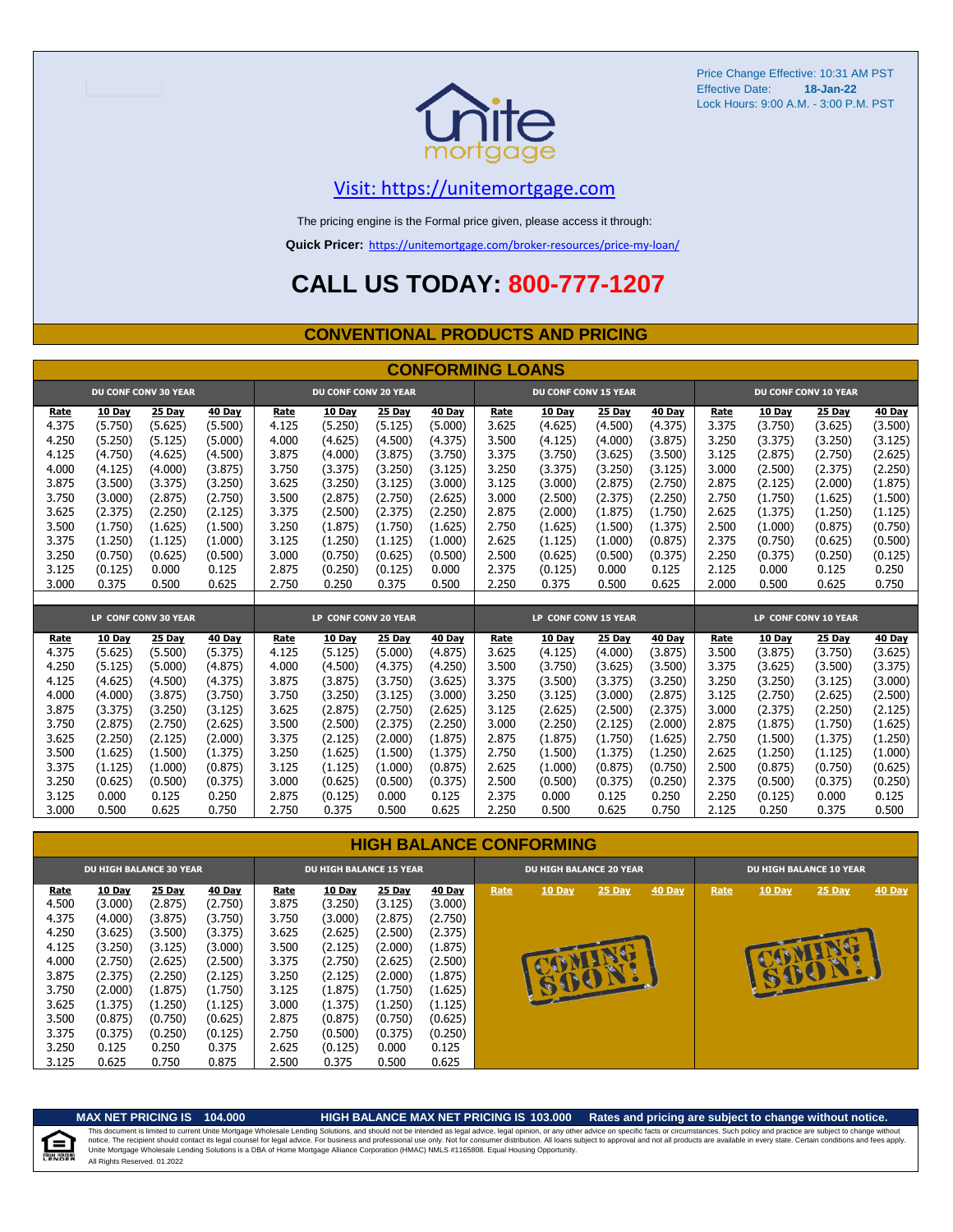

### [V](https://unitemortgage.com/)isit: https://unitemortgage.com

The pricing engine is the Formal price given, please access it through:

**Quick Pricer:** [https://un](https://unitemortgage.com/broker-resources/price-my-loan/)itemortgage.com/broker-resources/price-my-loan/

## **CALL US TODAY: 800-777-1207**

|             | <b>HOME AFFORDABLE PRODUCTS</b> |                             |         |       |                                          |         |               |       |                                 |               |               |      |               |                                       |        |
|-------------|---------------------------------|-----------------------------|---------|-------|------------------------------------------|---------|---------------|-------|---------------------------------|---------------|---------------|------|---------------|---------------------------------------|--------|
|             |                                 | <b>DU HOMEREADY 30 YEAR</b> |         |       | <b>DU HOMEREADY HIGH BALANCE 30 YEAR</b> |         |               |       | <b>LP HOME POSSIBLE 30 YEAR</b> |               |               |      |               | LP HOME POSSIBLE HIGH BALANCE 30 YEAR |        |
| <u>Rate</u> | 10 Day                          | 25 Day                      | 40 Day  | Rate  | <b>10 Day</b>                            | 25 Day  | <b>40 Day</b> | Rate  | 10 Day                          | <b>25 Day</b> | <b>40 Day</b> | Rate | <b>10 Day</b> | <b>25 Day</b>                         | 40 Day |
| 4.500       | (5.375)                         | (5.250)                     | (5.125) | 4.500 | (3.000)                                  | (2.875) | (2.750)       | 3.875 | (3.125)                         | (3.000)       | (2.875)       |      |               |                                       |        |
| 4.375       | (5.000)                         | (4.875)                     | (4.750) | 4.375 | (2.625)                                  | (2.500) | (2.375)       | 3.750 | (2.500)                         | (2.375)       | (2.250)       |      |               |                                       |        |
| 4.250       | (4.625)                         | (4.500)                     | (4.375) | 4.250 | (2.250)                                  | (2.125) | (2.000)       | 3.625 | (1.875)                         | (1.750)       | (1.625)       |      |               |                                       |        |
| 4.125       | (4.125)                         | (4.000)                     | (3.875) | 4.125 | (2.000)                                  | (1.875) | (1.750)       | 3.500 | (1.250)                         | (1.125)       | (1.000)       |      |               | NU                                    |        |
| 4.000       | (3.375)                         | (3.250)                     | (3.125) | 4.000 | (2.125)                                  | (2.000) | (1.875)       | 3.375 | (0.625)                         | (0.500)       | (0.375)       |      | $\mathbf{C}$  |                                       |        |
| 3.875       | (3.125)                         | (3.000)                     | (2.875) | 3.875 | (2.500)                                  | (2.375) | (2.250)       | 3.250 | 0.000                           | 0.125         | 0.250         |      |               | 15001                                 |        |
| 3.750       | (2.500)                         | (2.375)                     | (2.250) | 3.750 | (1.875)                                  | (1.750) | (1.625)       | 3.125 | 0.500                           | 0.625         | 0.750         |      |               |                                       |        |
| 3.625       | (1.875)                         | (1.750)                     | (1.625) | 3.625 | (1.375)                                  | (1.250) | (1.125)       | 3.000 | 1.000                           | 1.125         | 1.250         |      |               |                                       |        |
| 3.500       | (1.375)                         | (1.250)                     | (1.125) | 3.500 | (0.750)                                  | (0.625) | (0.500)       | 2.875 | 1.500                           | 1.625         | 1.750         |      |               |                                       |        |
| 3.375       | (0.750)                         | (0.625)                     | (0.500) | 3.375 | 0.000                                    | 0.125   | 0.250         | 2.750 | 2.125                           | 2.250         | 2.375         |      |               |                                       |        |
| 3.250       | (0.250)                         | (0.125)                     | 0.000   | 3.250 | 0.375                                    | 0.500   | 0.625         | 2.625 | 3.000                           | 3.125         | 3.250         |      |               |                                       |        |
| 3.125       | 0.375                           | 0.500                       | 0.625   | 3.125 | 1.000                                    | 1.125   | 1.250         | 2.500 | 3.750                           | 3.875         | 4.000         |      |               |                                       |        |

| <b>HOME READY AND HOMEPOSSIBLE CAP LIMITS</b>      |       |      |      |       |       |       |       |                                                                                                           |       |  |  |  |
|----------------------------------------------------|-------|------|------|-------|-------|-------|-------|-----------------------------------------------------------------------------------------------------------|-------|--|--|--|
|                                                    |       |      |      |       |       |       |       | 0.01 − 1 − 35 − 36.01 − 37 − 38.01 − 37.01 − 38.01 − 38.01 − 38.01 − 38.01 − 39.01 − 39.01 − 39.01 − 37 € |       |  |  |  |
| HomeReady/Home Possible FICO >=680 Adjustment Caps | 1.500 | .500 | .500 | 1.500 | 1.500 | 0.000 | 0.000 | 0.000                                                                                                     | 0.000 |  |  |  |
| HomeReady/Home Possible FICO <680 Adjustment Caps  | 1.500 | .500 | .500 | 1.500 | 1.500 | .500  | 1.500 | .500                                                                                                      | 1.500 |  |  |  |

.<br>N. Hou

**MAX NET PRICING IS 104.000 HIGH BALANCE MAX NET PRICING IS 103.000 Rates and pricing are subject to change without notice.**

All Rights Reserved. 01.2022 This document is limited to current Unite Mortgage Wholesale Lending Solutions, and should not be intended as legal advice, legal opinion, or any other advice on specific facts or circumstances. Such policy and practice ar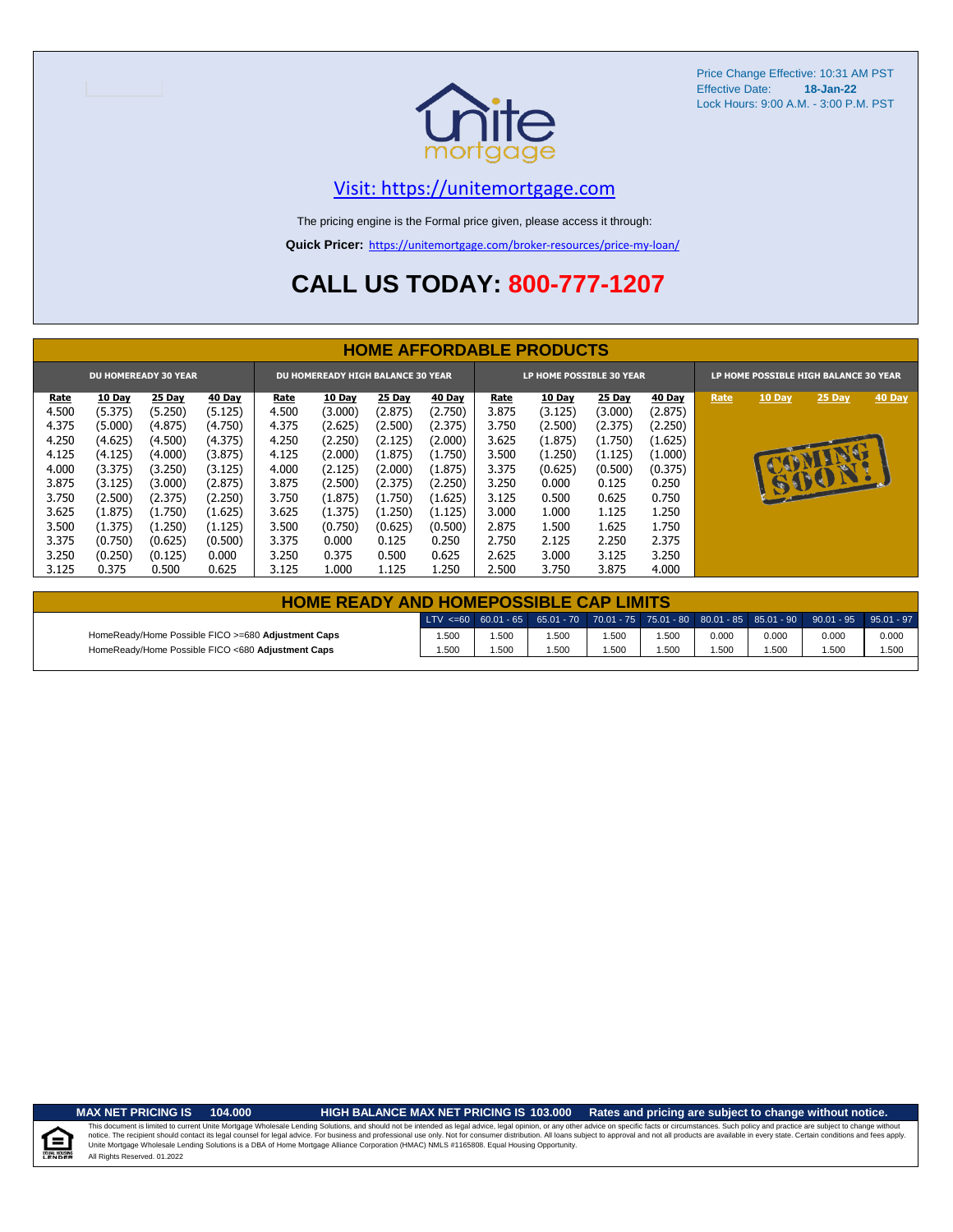

## [V](https://unitemortgage.com/)isit: https://unitemortgage.com

The pricing engine is the Formal price given, please access it through:

**Quick Pricer:** [https://un](https://unitemortgage.com/broker-resources/price-my-loan/)itemortgage.com/broker-resources/price-my-loan/

## **CALL US TODAY: 800-777-1207**

| <b>CONVENTIONAL PRICING ADJUSTMENTS</b>                               |                                                                                        |                                                   |                         |              |              |              |                    |              |                                          |              |  |  |
|-----------------------------------------------------------------------|----------------------------------------------------------------------------------------|---------------------------------------------------|-------------------------|--------------|--------------|--------------|--------------------|--------------|------------------------------------------|--------------|--|--|
| Credit Score / LTV                                                    | Loan Terms > 15 years                                                                  | $LTV \le 60$                                      | $60.01 - 70$            | $70.01 - 75$ | $75.01 - 80$ | $80.01 - 85$ | $85.01 - 90$       | $90.01 - 95$ | $95.01 - 97$                             | >97.00%      |  |  |
| $740+$                                                                |                                                                                        | 0.000                                             | 0.250                   | 0.250        | 0.500        | 0.250        | 0.250              | 0.250        | 0.750                                    | 0.750        |  |  |
| 720 - 739                                                             |                                                                                        | 0.000                                             | 0.250                   | 0.500        | 0.750        | 0.500        | 0.500              | 0.500        | 1.000                                    | 1.000        |  |  |
| 700 - 719                                                             |                                                                                        | 0.000                                             | 0.500                   | 1.000        | 1.250        | 1.000        | 1.000              | 1.000        | 1.500                                    | 1.500        |  |  |
| 680 - 699                                                             |                                                                                        | 0.000                                             | 0.500                   | 1.250        | 1.750        | 1.500        | 1.250              | 1.250        | 1.500                                    | 1.500        |  |  |
| 660 - 679                                                             |                                                                                        | 0.000                                             | 1.000                   | 2.250        | 2.750        | 2.750        | 2.250              | 2.250        | 2.250                                    | 2.250        |  |  |
| 640 - 659                                                             |                                                                                        | 0.500                                             | 1.250                   | 2.750        | 3.000        | 3.250        | 2.750              | 2.750        | 2.750                                    | 2.750        |  |  |
| 620-639                                                               |                                                                                        | 0.500                                             | 1.500                   | 3.000        | 3.000        | 3.250        | 3.250              | 3.250        | 3.500                                    | 3.500        |  |  |
|                                                                       | Cash Out (Ex. Student Loan Only) All Loan Terms. Cumulative with above adjust.         | $LTV \le 60$                                      | $60.01 - 70$            | $70.01 - 75$ | $75.01 - 80$ |              |                    |              |                                          |              |  |  |
| $740+$                                                                |                                                                                        | 0.375                                             | 0.625                   | 0.625        | 0.875        |              |                    |              |                                          |              |  |  |
| 720 - 739                                                             |                                                                                        | 0.375                                             | 1.000                   | 1.000        | 1.125        |              |                    |              |                                          |              |  |  |
| 700 - 719                                                             |                                                                                        | 0.375                                             | 1.000                   | 1.000        | 1.125        |              |                    |              |                                          |              |  |  |
| 680 - 699                                                             |                                                                                        | 0.375                                             | 1.125                   | 1.125        | 1.750        |              |                    |              |                                          |              |  |  |
| 660 - 679                                                             |                                                                                        | 0.625                                             | 1.125                   | 1.125        | 1.875        |              |                    |              |                                          |              |  |  |
| 640 - 659                                                             |                                                                                        | 0.625                                             | 1.625                   | 1.625        | 2.625        |              |                    |              |                                          |              |  |  |
| 620 - 639                                                             |                                                                                        | 0.625                                             | 1.625                   | 1.625        | 3.125        |              |                    |              |                                          |              |  |  |
| <b>Other Price Adjustments</b><br>All Loan Terms                      | Cumulative with above adjustments                                                      | $LTV \le 60$                                      | $60.01 - 65$            | $65.01 - 70$ | $70.01 - 75$ | $75.01 - 80$ | $80.01 - 85$       | $85.01 - 90$ | $90.01 - 95$                             | $95.01 - 97$ |  |  |
| High Balance Purchase and R/T Refinance                               |                                                                                        | 0.250                                             | 0.250                   | 0.250        | 0.250        | 0.250        | 0.250              | 0.250        | 0.250                                    | <b>NA</b>    |  |  |
| High Balance Cash-Out Refinance                                       |                                                                                        | 1.000                                             | 1.000                   | 1.000        | 1.000        | 1.000        | <b>NA</b>          | <b>NA</b>    | <b>NA</b>                                | <b>NA</b>    |  |  |
| High Balance ARMs (Adjustment Based on CLTV)                          |                                                                                        | 0.750                                             | 0.750                   | 0.750        | 0.750        | 1.500        | 1.500              | 1.500        | 1.500                                    | <b>NA</b>    |  |  |
| <b>ARMs</b>                                                           |                                                                                        | 0.000                                             | 0.000                   | 0.000        | 0.000        | 0.000        | 0.000              | 0.000        | 0.250                                    | <b>NA</b>    |  |  |
| HomeReady/Home Possible FICO >=680 Adjustment Caps                    |                                                                                        | 1.500                                             | 1.500                   | 1.500        | 1.500        | 1.500        | 0.000              | 0.000        | 0.000                                    | 0.000        |  |  |
| HomeReady/Home Possible FICO <680 Adjustment Caps                     |                                                                                        | 1.500                                             | 1.500                   | 1.500        | 1.500        | 1.500        | 1.500              | 1.500        | 1.500                                    | 1.500        |  |  |
| <b>Investment Properties</b>                                          |                                                                                        | 2.125                                             | 2.125                   | 2.125        | 2.125        | 3.375        | 4.125              | <b>NA</b>    | <b>NA</b>                                | <b>NA</b>    |  |  |
| Second Home                                                           |                                                                                        | 0.000                                             | 0.000                   | 0.000        | 0.000        | 0.000        | 0.000              | 0.250        | 5.000                                    | 5.000        |  |  |
| Manufactured home                                                     |                                                                                        | 0.500                                             | 0.500                   | 0.500        | 0.500        | 0.500        | 0.500              | 0.500        | 0.500                                    | 0.500        |  |  |
| 2-4 Unit Properties (3-4 unit max LTV is 75% (DU) and 80% (LP))       |                                                                                        | 1.000                                             | 1.000                   | 1.000        | 1.000        | 1.000        | 1.000              | <b>NA</b>    | NA                                       | <b>NA</b>    |  |  |
| Condos - Loan Terms > 15Y (does not apply to Detached building types) |                                                                                        | 0.000                                             | 0.000                   | 0.000        | 0.000        | 0.750        | 0.750              | 0.750        | 0.750                                    | 0.750        |  |  |
|                                                                       | Escrow Waiver (LTV >80% not available in NM, LTV >90% does not apply to HB Nationwide) | 0.000                                             | 0.000                   | 0.000        | 0.000        | 0.000        | 0.000              | 0.000        | 0.000                                    | <b>NA</b>    |  |  |
| UW Waiver Fee (ALL LTV) - based on loan size                          |                                                                                        |                                                   |                         |              |              |              |                    |              |                                          |              |  |  |
|                                                                       |                                                                                        |                                                   |                         |              |              |              |                    |              |                                          |              |  |  |
|                                                                       | <b>ALL SUBORDINATE FINANCING .375%</b>                                                 |                                                   |                         |              |              |              |                    |              |                                          |              |  |  |
| <b>LTV Range</b>                                                      | <b>CLTV Range</b>                                                                      |                                                   | Credit Score < 720      |              |              |              | Credit Score > 720 |              |                                          |              |  |  |
| $\leq 65.00\%$                                                        | $80.01\% - 95.00\%$                                                                    |                                                   | 0.500                   |              |              |              | 0.250              |              |                                          |              |  |  |
| 65.01% - 75.00%                                                       | $80.01\% - 95.00\%$                                                                    |                                                   | 0.750                   |              |              |              | 0.500              |              |                                          |              |  |  |
| 75.01% - 95.00%                                                       | $90.01\% - 95.00\%$                                                                    |                                                   | 1.000                   |              |              |              | 0.750              |              |                                          |              |  |  |
| 75.01% - 90.00%                                                       | 76.01% - 90.00%                                                                        |                                                   | 1.000                   |              |              |              | 0.750              |              |                                          |              |  |  |
| ≤ 95.00%                                                              | 95.01% - 97.00%                                                                        |                                                   | 1.500                   |              |              |              | 1.500              |              |                                          |              |  |  |
|                                                                       |                                                                                        |                                                   |                         |              |              |              |                    |              |                                          |              |  |  |
|                                                                       | <b>LOCK EXTENSIONS - RELOCKS - OTHER CHANGES</b>                                       |                                                   |                         |              |              |              |                    |              |                                          |              |  |  |
|                                                                       |                                                                                        |                                                   | <b>Lock Extensions:</b> |              |              |              |                    |              |                                          |              |  |  |
| 1-4 days                                                              | .03 / day                                                                              |                                                   |                         |              |              |              |                    |              |                                          |              |  |  |
| 5 days                                                                | 0.125                                                                                  |                                                   |                         |              |              |              |                    |              | 10 Day Lock Expires:                     | 01/28/22     |  |  |
| 7 days                                                                | 0.187                                                                                  |                                                   |                         |              |              |              |                    |              | 25 Day Lock Expires:                     | 02/12/22     |  |  |
| 10 days                                                               | 0.250                                                                                  |                                                   |                         |              |              |              |                    |              | 40 Day Lock Expires: 02/27/22            |              |  |  |
| 15 days                                                               |                                                                                        |                                                   |                         |              |              |              |                    |              |                                          |              |  |  |
| <b>Relocks:</b>                                                       | 0.375<br><b>Other Changes:</b>                                                         |                                                   |                         |              |              |              |                    |              |                                          |              |  |  |
| Worse Case pricing plus additional .250 hit                           | Loan Program                                                                           | Worse Case if moving into different delivery type |                         |              |              |              |                    |              |                                          |              |  |  |
|                                                                       | Rate Change                                                                            | Not subject to worse case pricing                 |                         |              |              |              |                    |              | Locks expiring on a non business day are |              |  |  |

Locks expiring on a non business day are good through the following business day.

|                           |                              |         |                                                                                                                                                                                                                                                                                                                                                                                                                                                                                                                                                                                                                | APOR: 15/20 YR.: | 2.500% | 1 YR CMT:   | 0.120% |
|---------------------------|------------------------------|---------|----------------------------------------------------------------------------------------------------------------------------------------------------------------------------------------------------------------------------------------------------------------------------------------------------------------------------------------------------------------------------------------------------------------------------------------------------------------------------------------------------------------------------------------------------------------------------------------------------------------|------------------|--------|-------------|--------|
|                           | <b>MAX NET PRICING IS</b>    | 104.000 | Rates and prices are subject to change without notice.                                                                                                                                                                                                                                                                                                                                                                                                                                                                                                                                                         | $25/30$ YR.:     | 2.960% | 1 YR Libor: | 0.360% |
| 臼<br><b>EQUAL HOUSING</b> | All Rights Reserved. 01.2022 |         | This document is limited to current Unite Mortgage Wholesale Lending Solutions, and should not be intended as legal advice, legal opinion, or any other advice on specific facts or circumstances. Such policy and practice ar<br>notice. The recipient should contact its legal counsel for legal advice. For business and professional use only. Not for consumer distribution. All loans subject to approval and not all products are available in every stat<br>Unite Mortgage Wholesale Lending Solutions is a DBA of Home Mortgage Alliance Corporation (HMAC) NMLS #1165808. Equal Housing Opportunity. |                  |        |             |        |